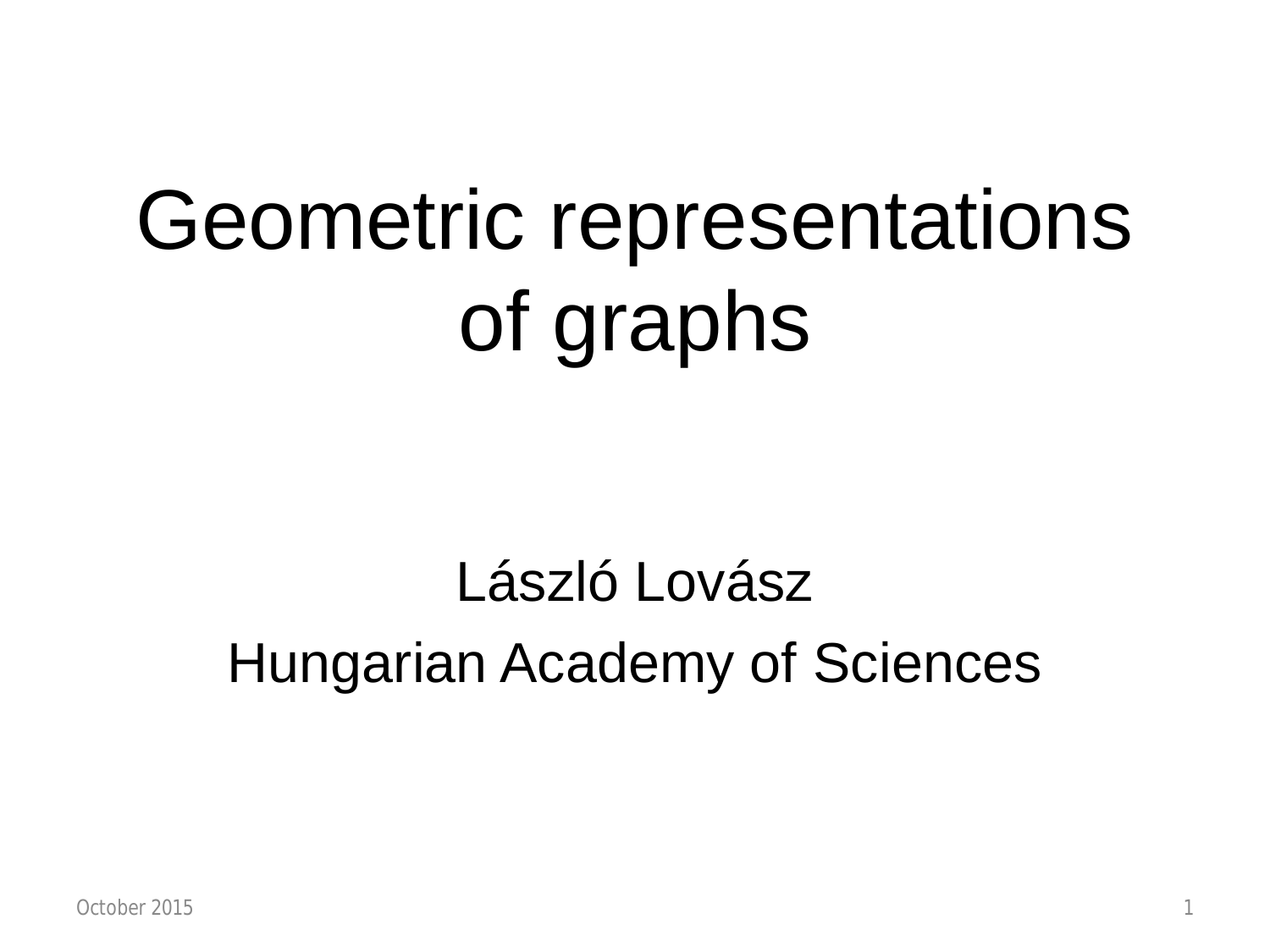## Touching coin representation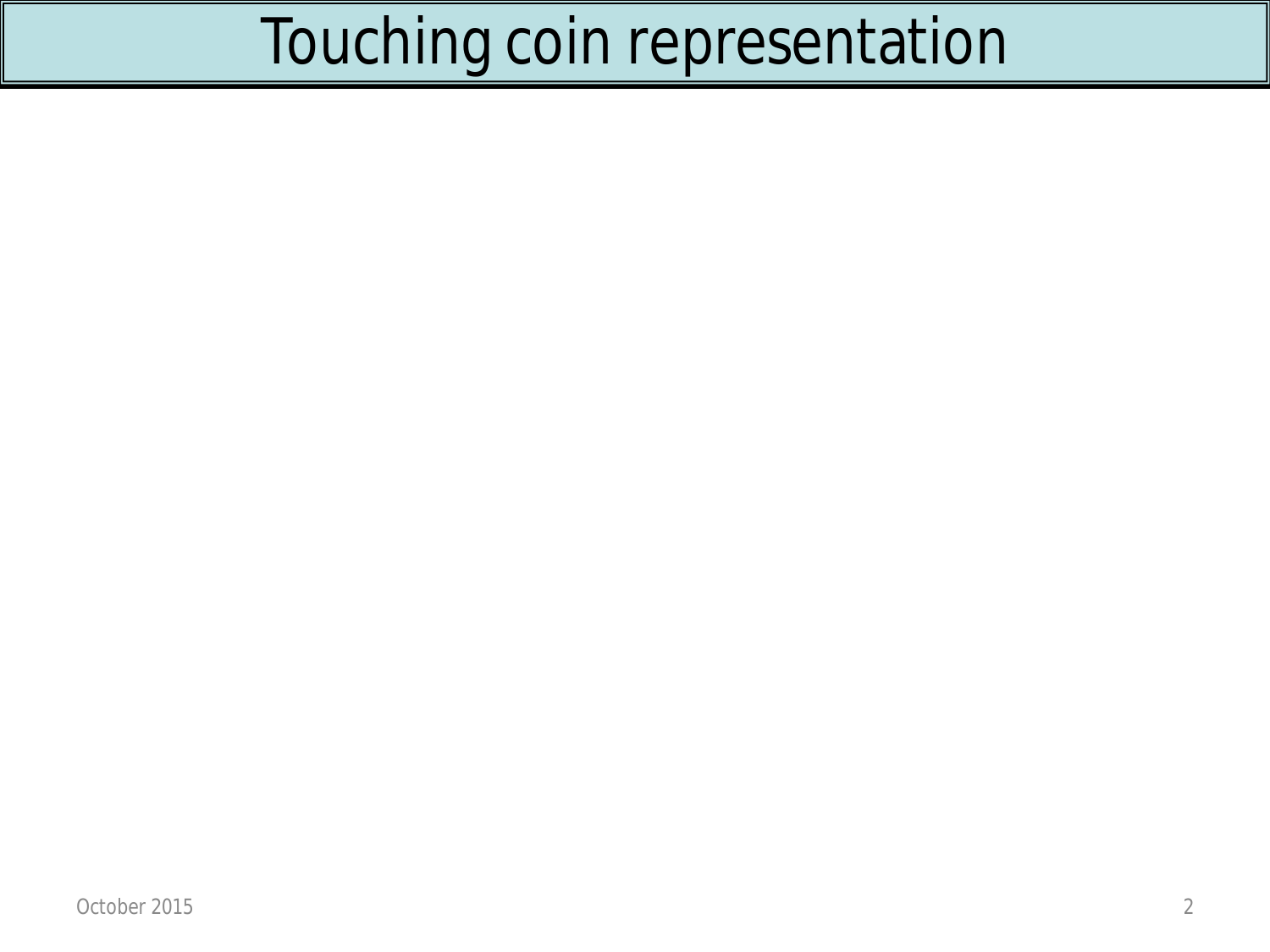## Touching coin representation



Every simple planar graph can be represented by touching circular disks.

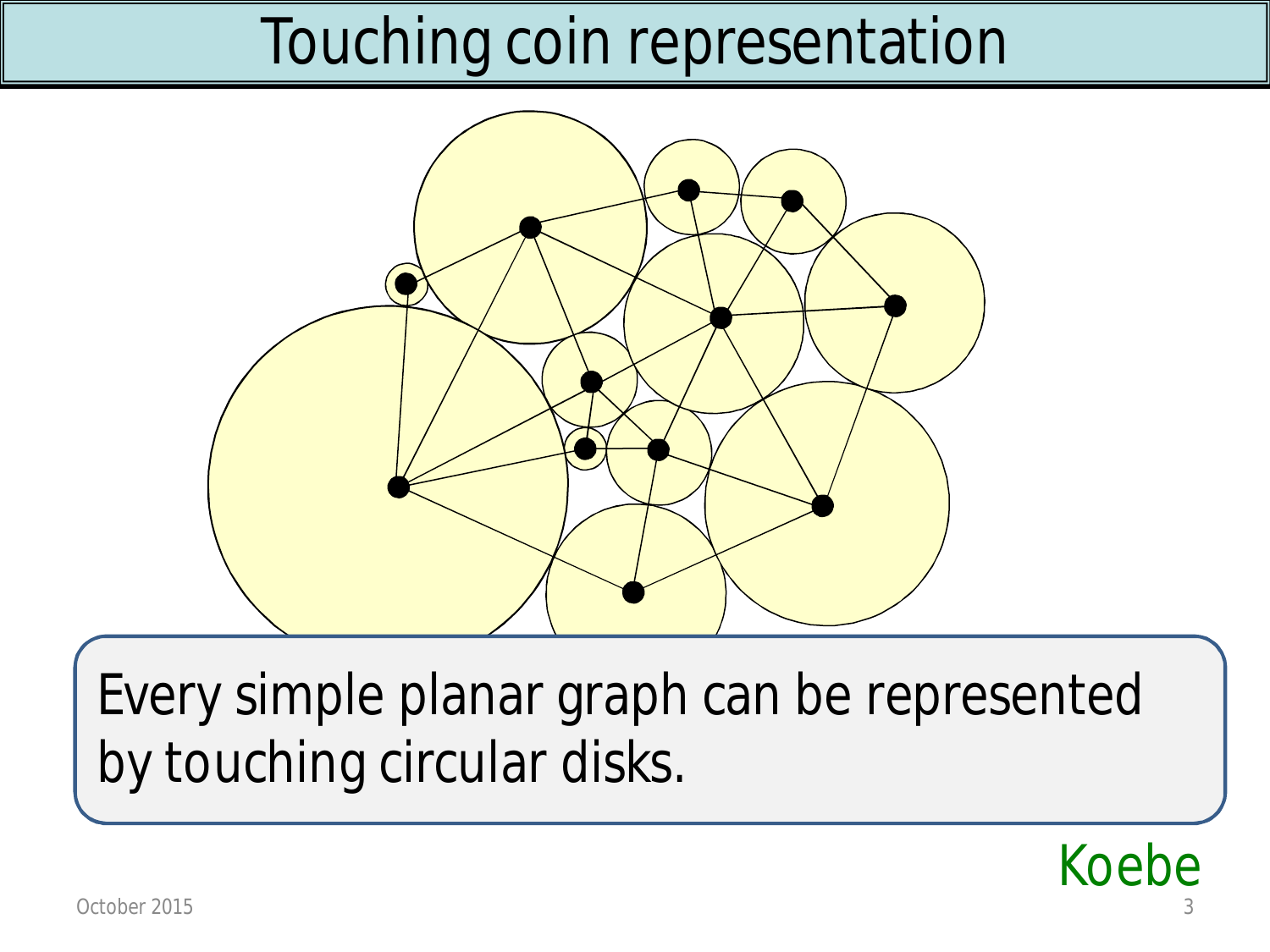## Touching coin representation

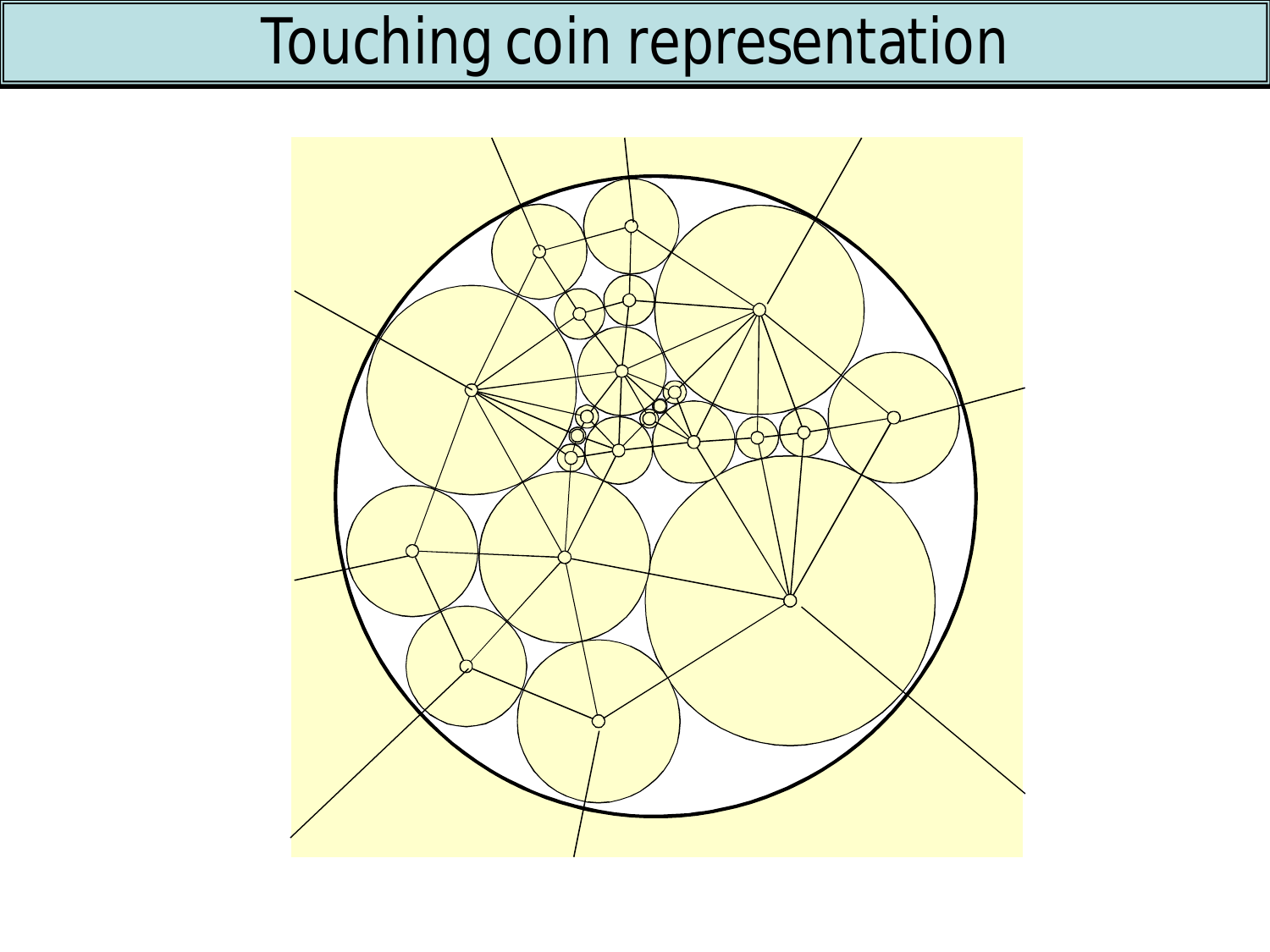## Double circle representation

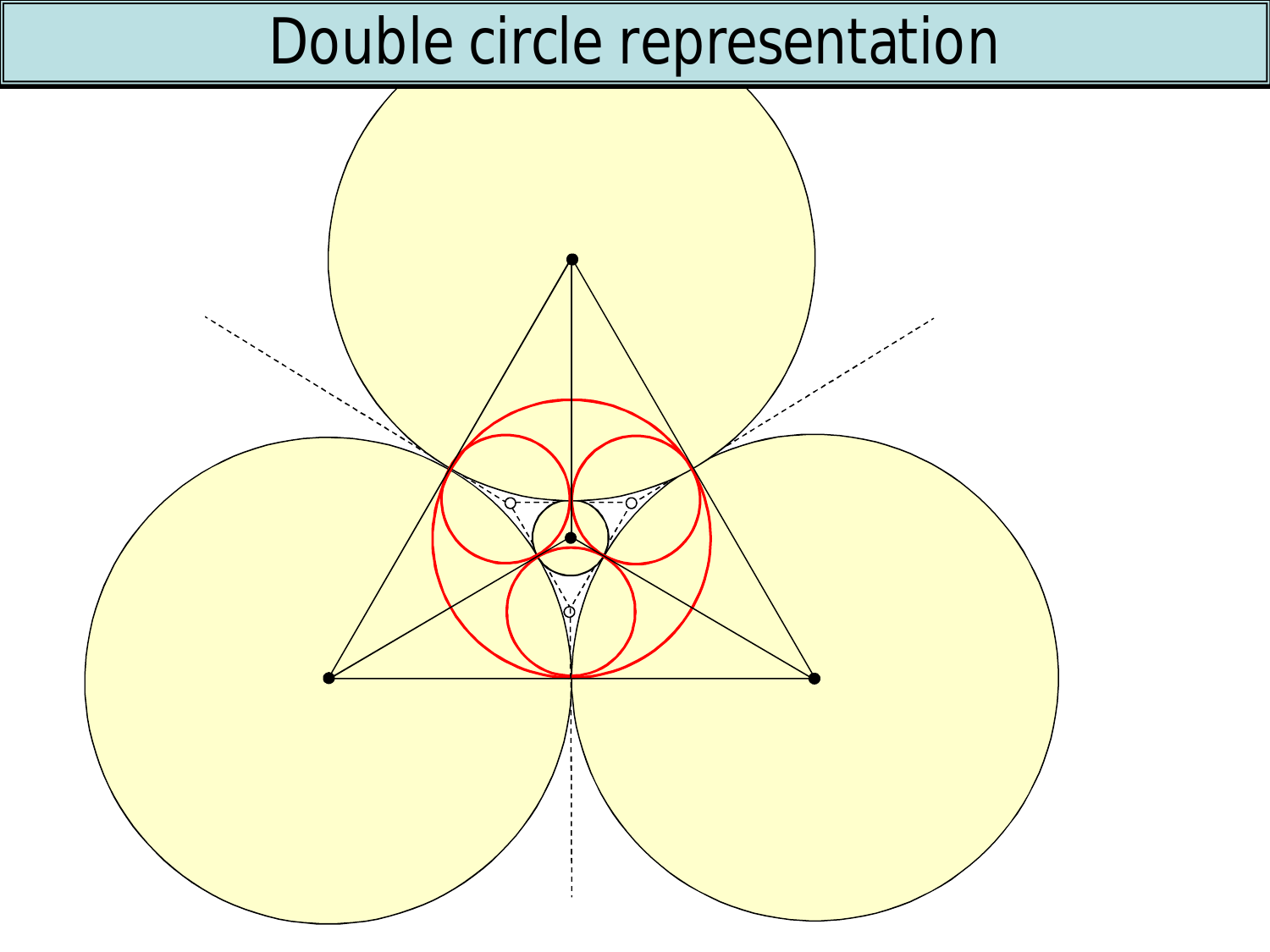## Double circle representation

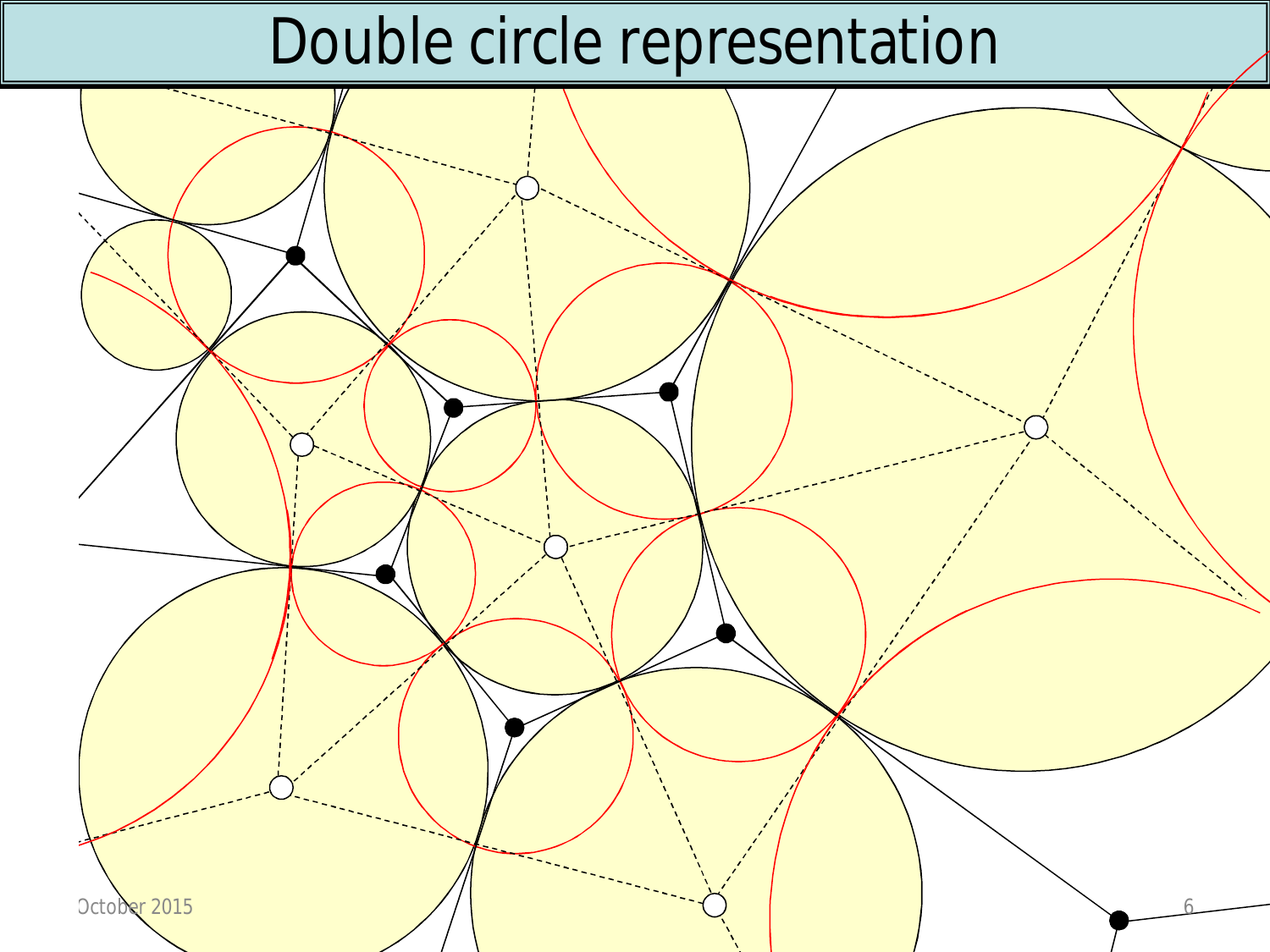Every 3-connected simple planar graph has a double circle representation.

> Andre'ev **Thurston**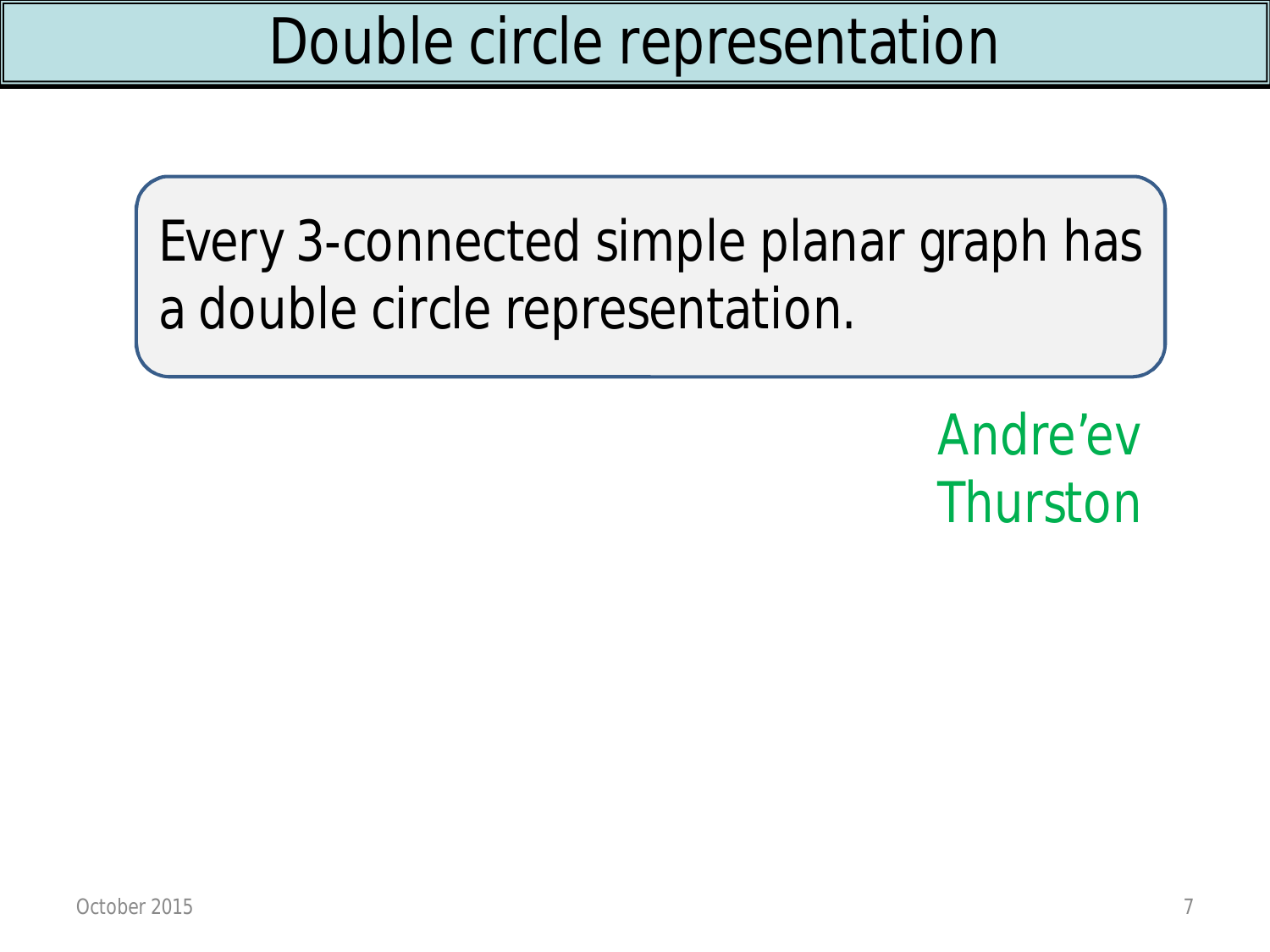## Cage representation

Every 3-connected simple planar graph has representation as the skeleton of a 3-polytope whose edges are tangent to the unit sphere.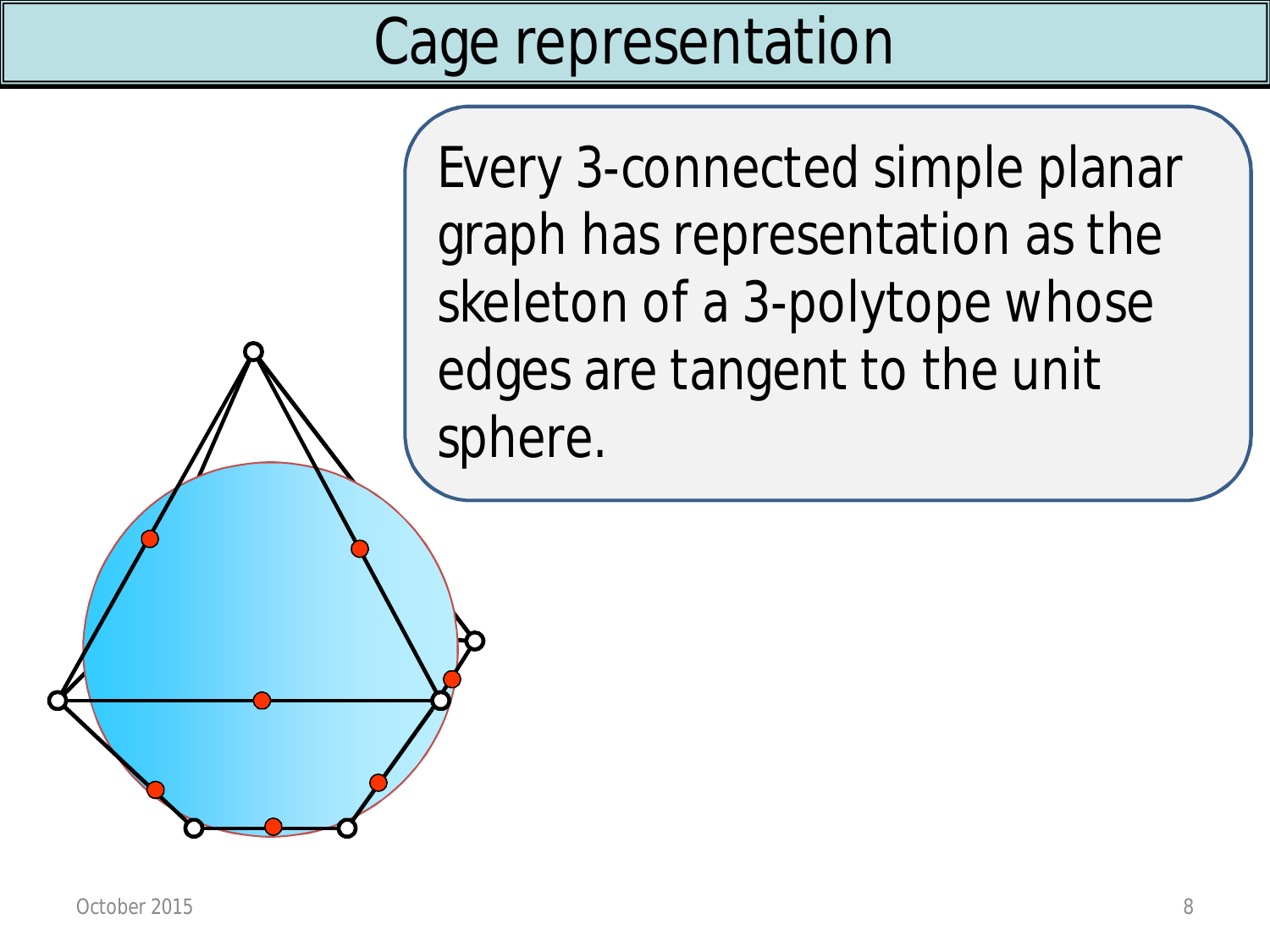# Cage representation

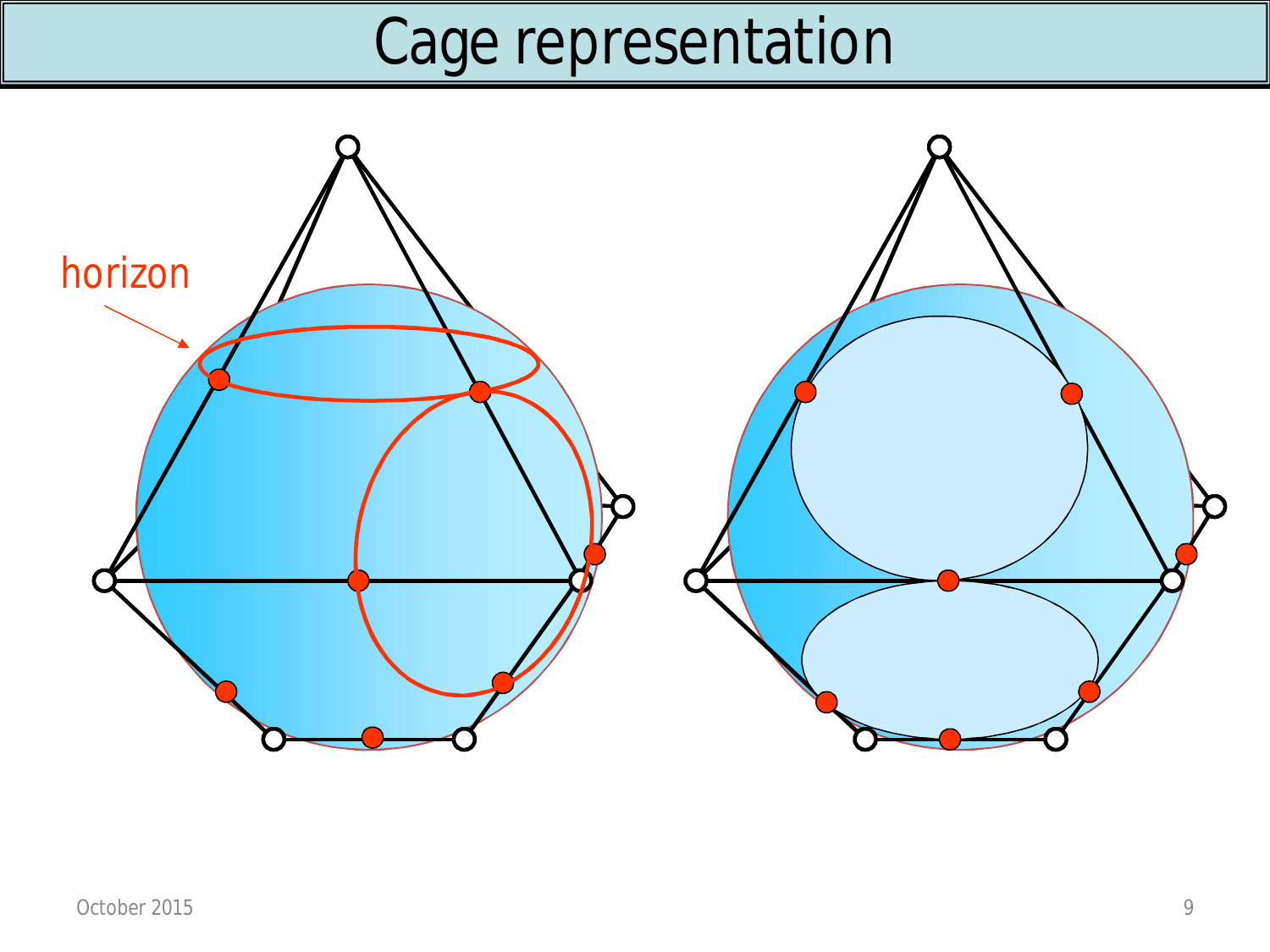## Koebe Circle Domain Thm  $\rightarrow$  touching circle

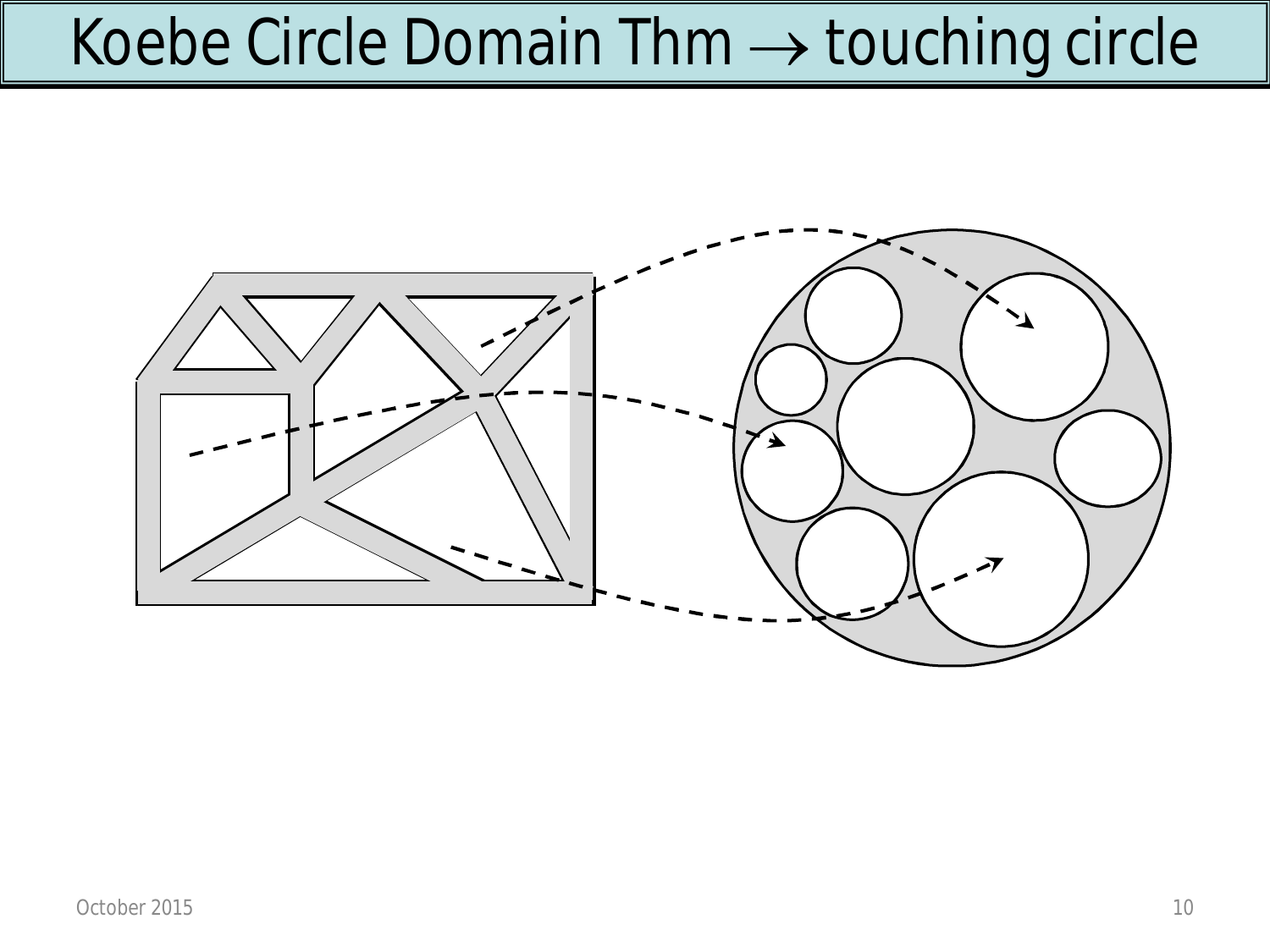# touching circle  $\rightarrow \dots$

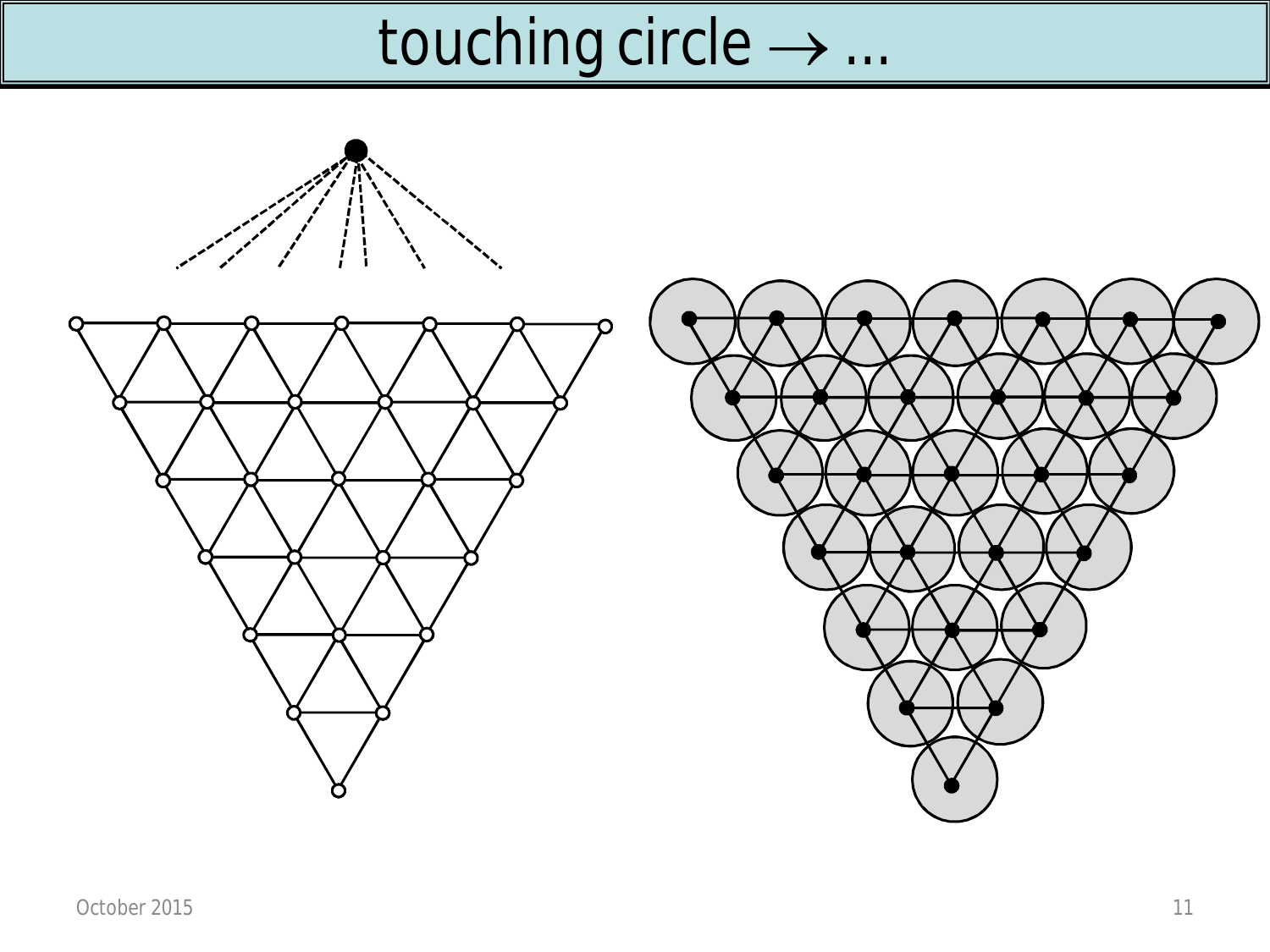#### $... \rightarrow$  Koebe Circle Domain Thm



#### Rodin and Sullivan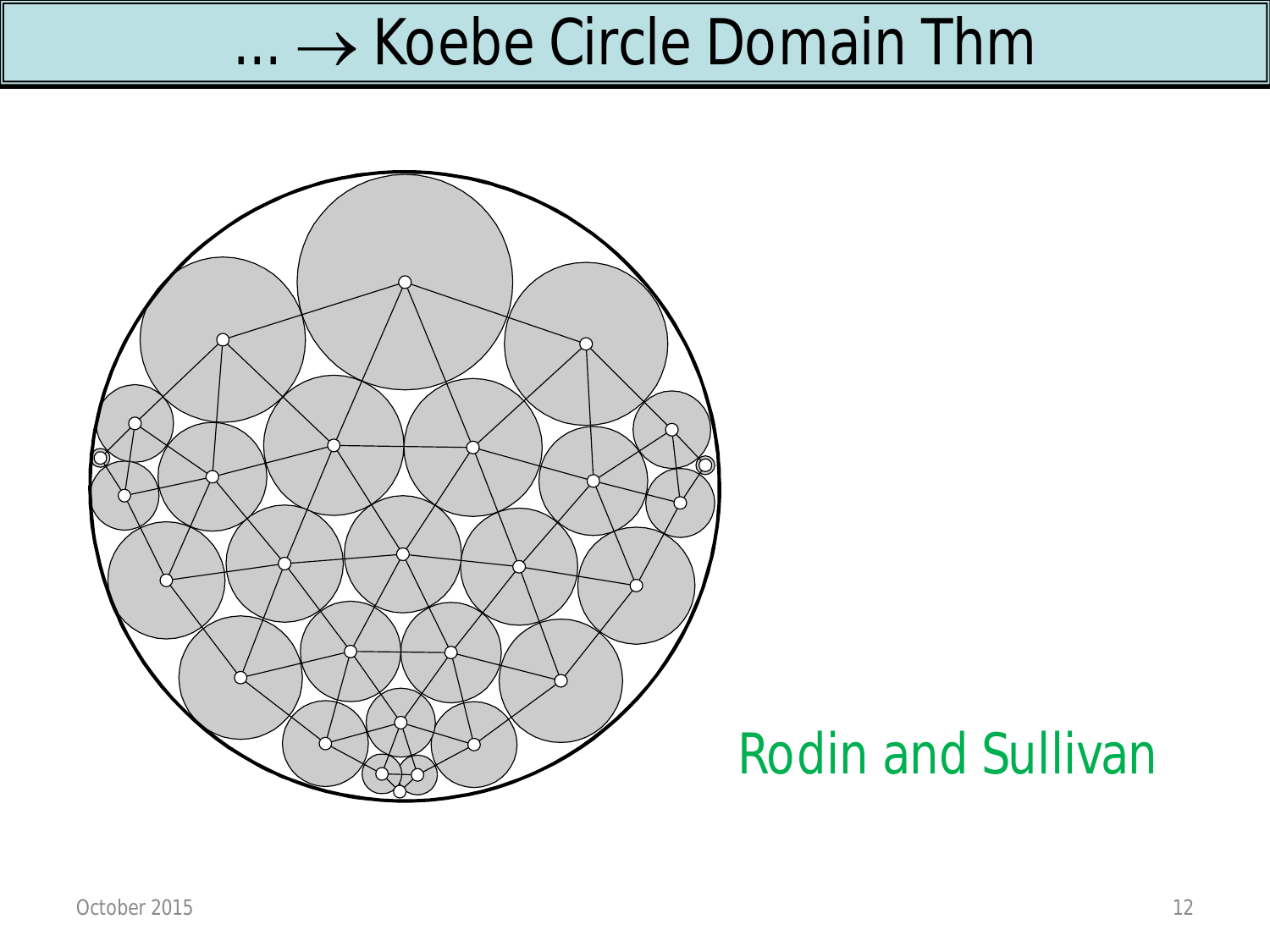## Representation by touching convex domains

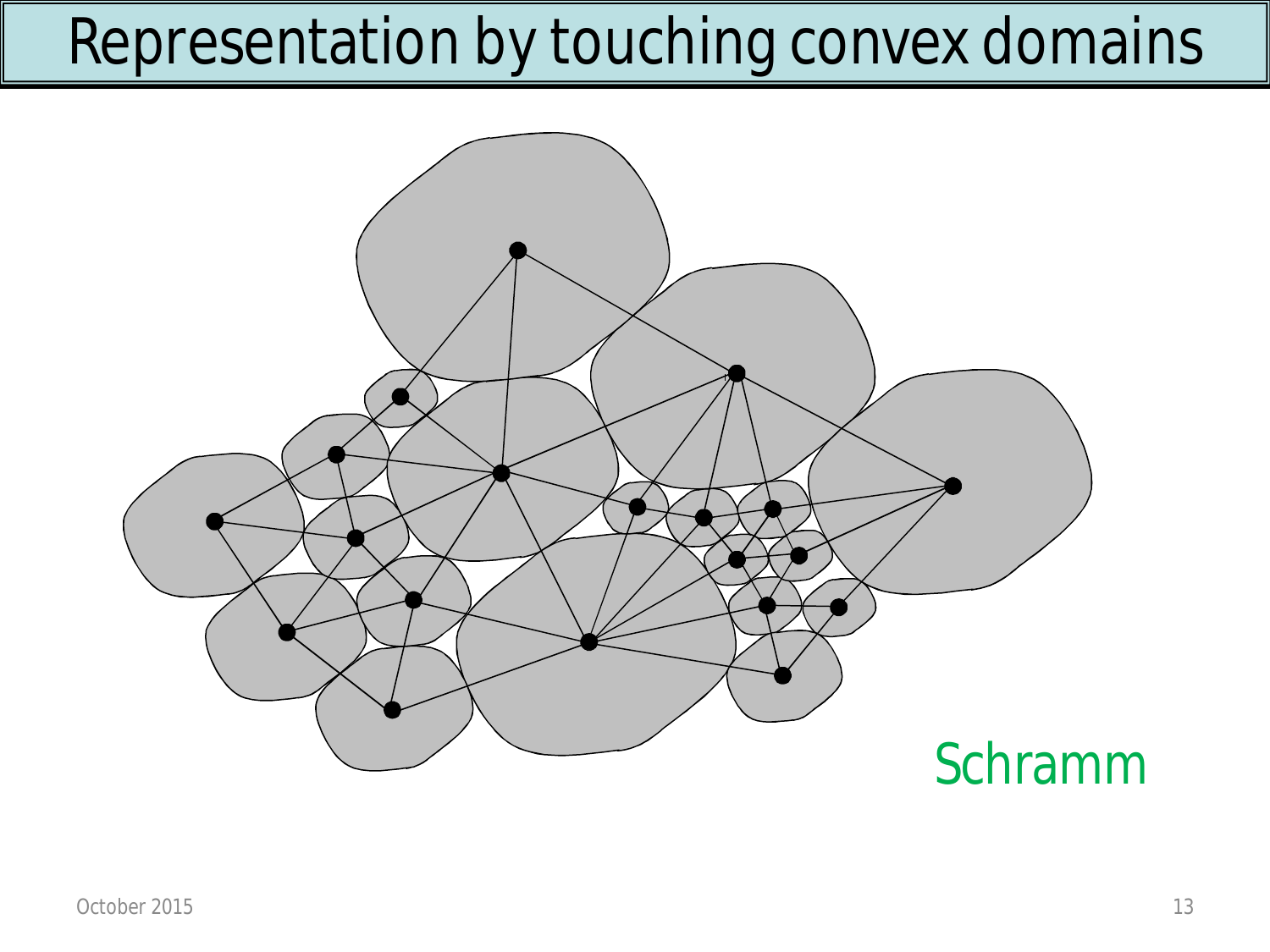# Algorithmic application

**Planar Separator Theorem:**  $\forall$  planar graph *G* 

 $\exists S \subseteq V(G)$ ,  $|S| \leq n^{1/2}$  such that  $\forall$  connected

component of G-S has  $\leq$ 2n/3 nodes.

Lipton-Tarjan

#### Algorithm (Miller-Thurston):

- compute coin representation on the sphere

- normalize

- cut by random hyperplane through the origin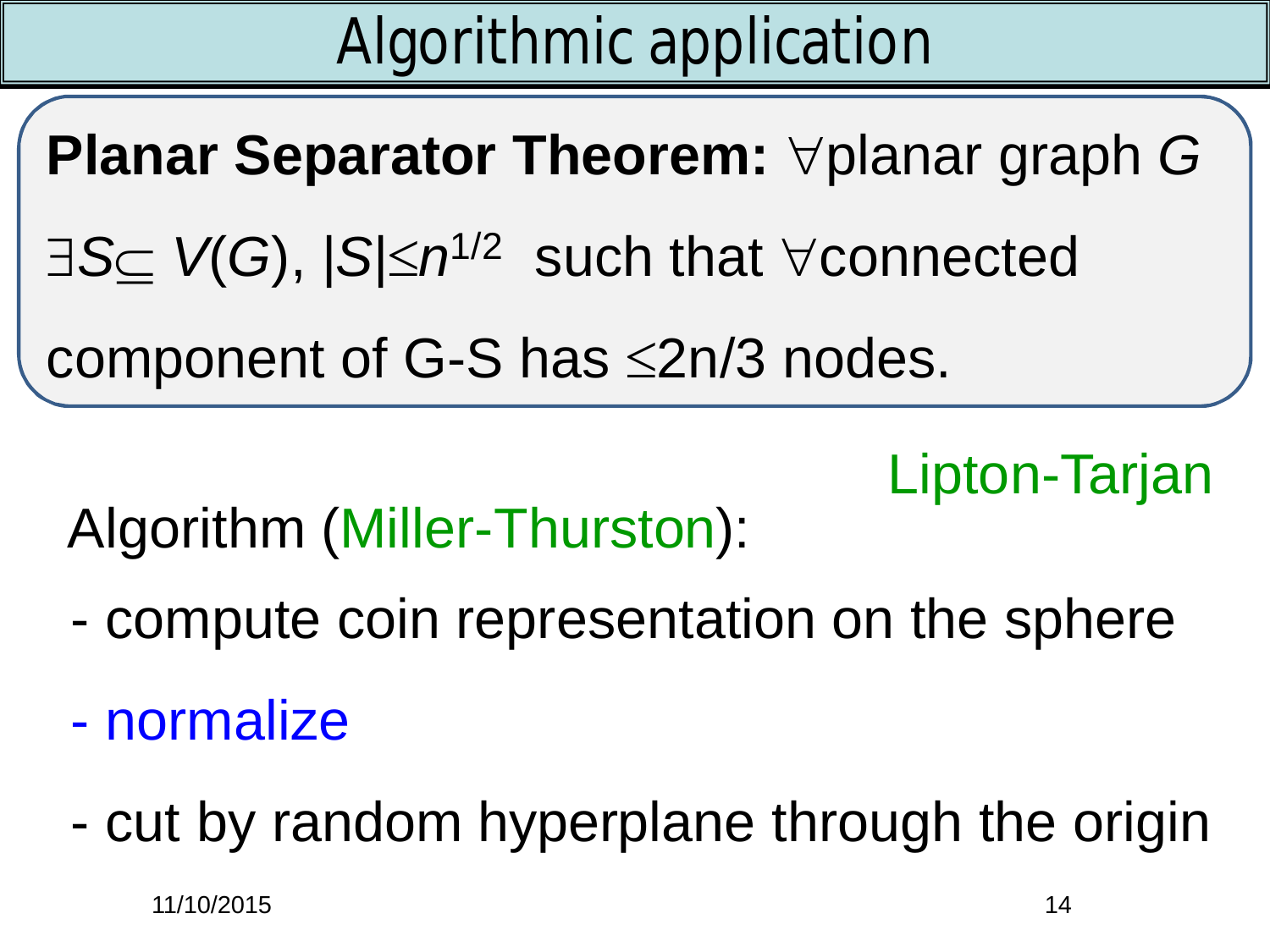## 2-neighborhood representation

*A*=*AG*: adjacency matrix of *G n*=|*V*(*G*)|: number of nodes

#### Columns of *A*: representation in R*<sup>n</sup>*

## Columns of *A*<sup>2</sup> : representation in R*n*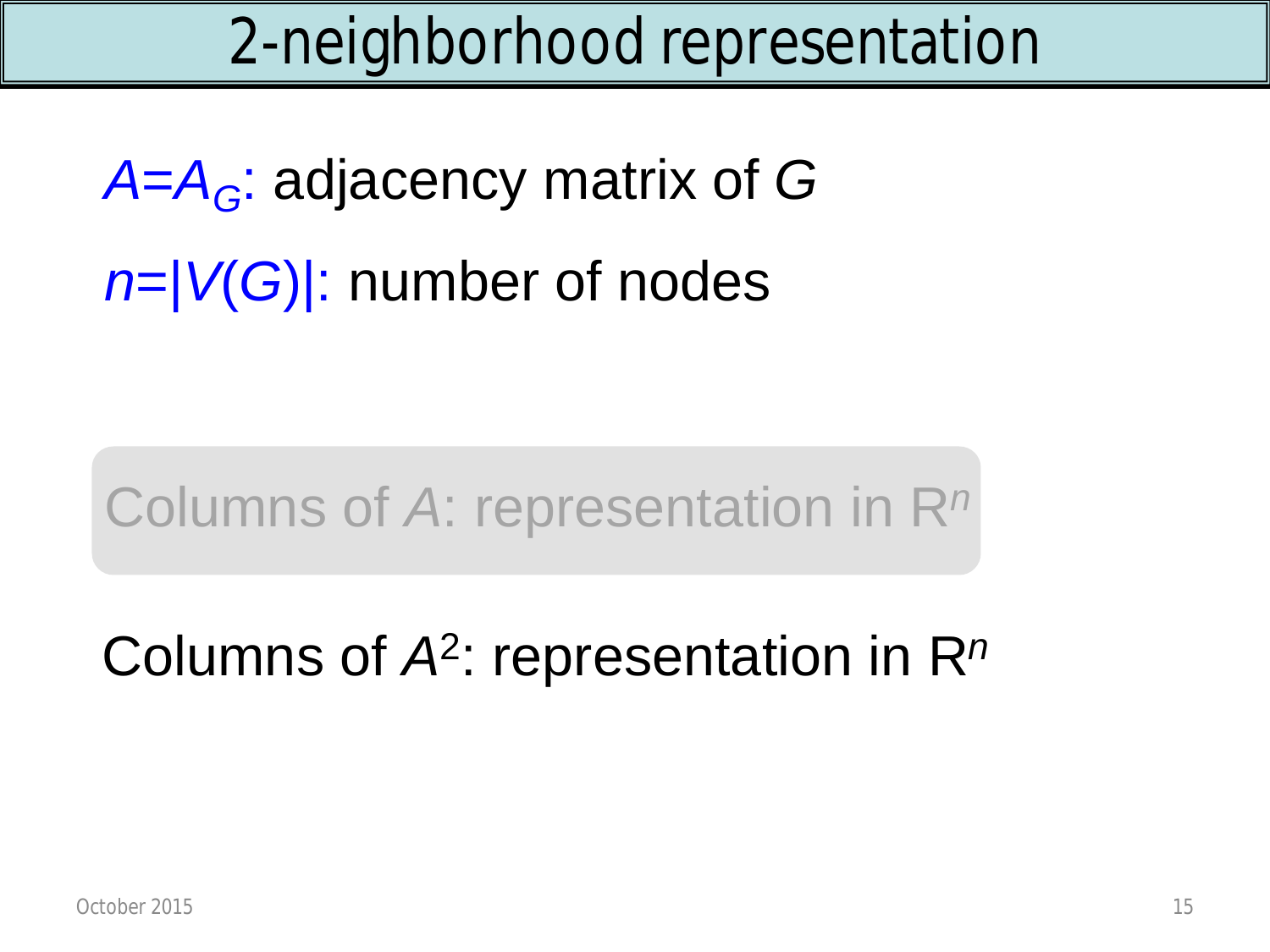## 2-neighborhood representation



1-neighborhood distance: large 2-neighborhood distance: ~ spherical distance

October 2015 16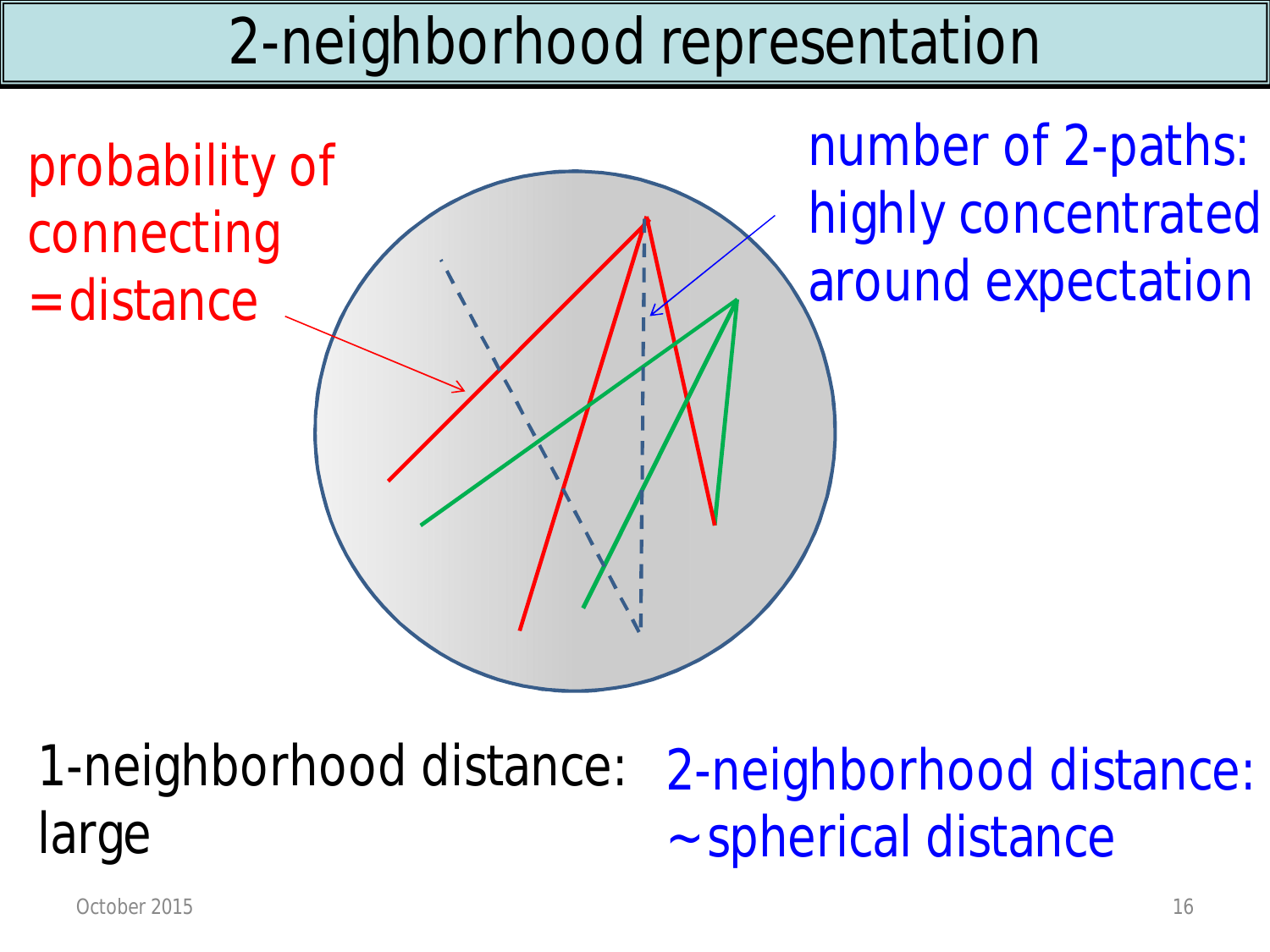#### Weak Regularity Lemma (Szemerédi) Frieze-Kannan *S* replace edges between *V<sup>i</sup>* and *V<sup>j</sup>* by random edges with prob *pij Vi Vj pij* : edge density between*V<sup>i</sup>* and *V<sup>j</sup>* 2-neighborhood representation

\n
$$
\text{partition } P \text{ with } |P| \pounds 2^{-2/e^2}:
$$
\n

\n\n $\text{S} \text{ if } V(G): \|E(G[S])| - |E(G[S])| \| \pounds en^2$ \n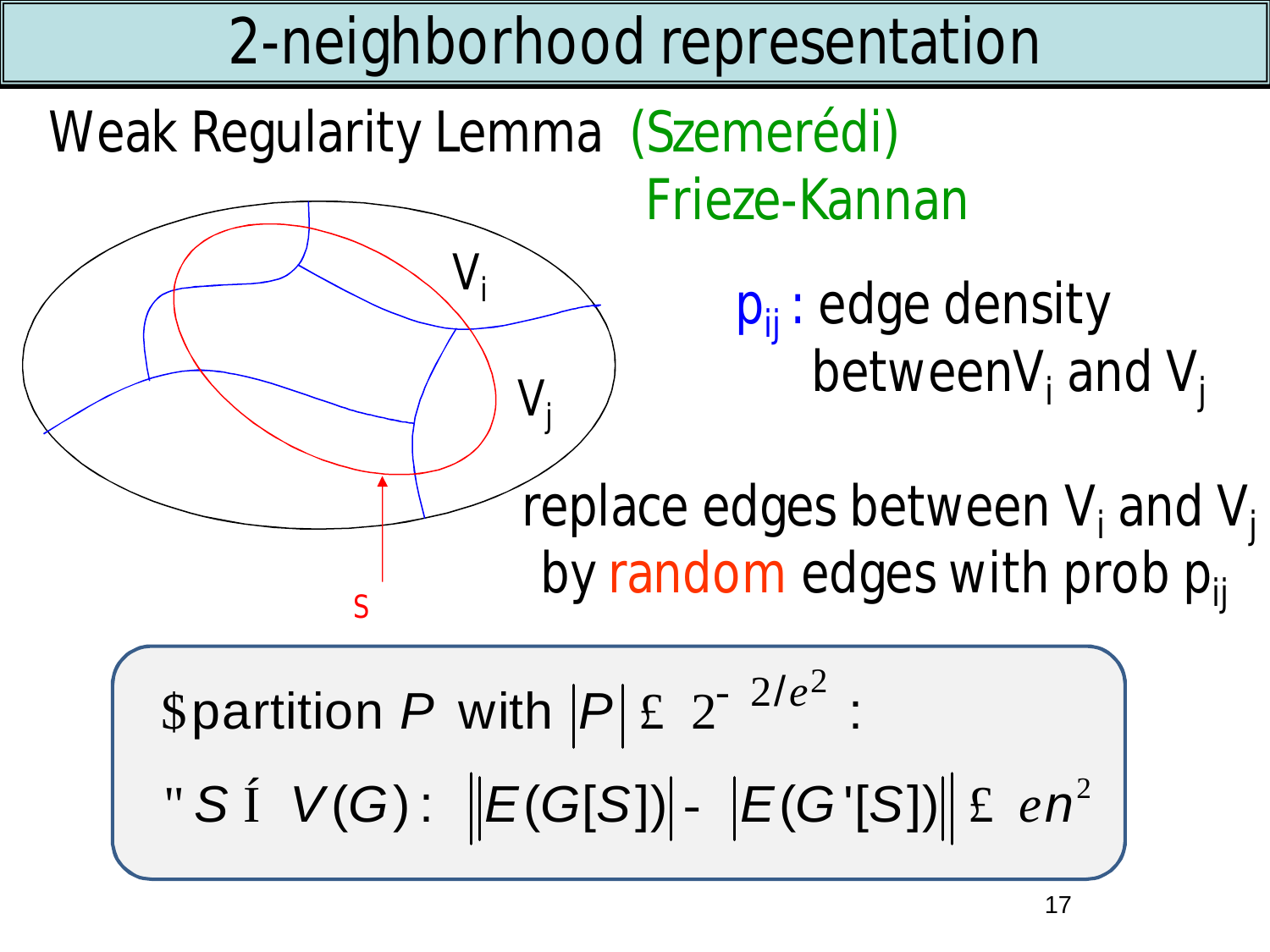### 2-neighborhood representation

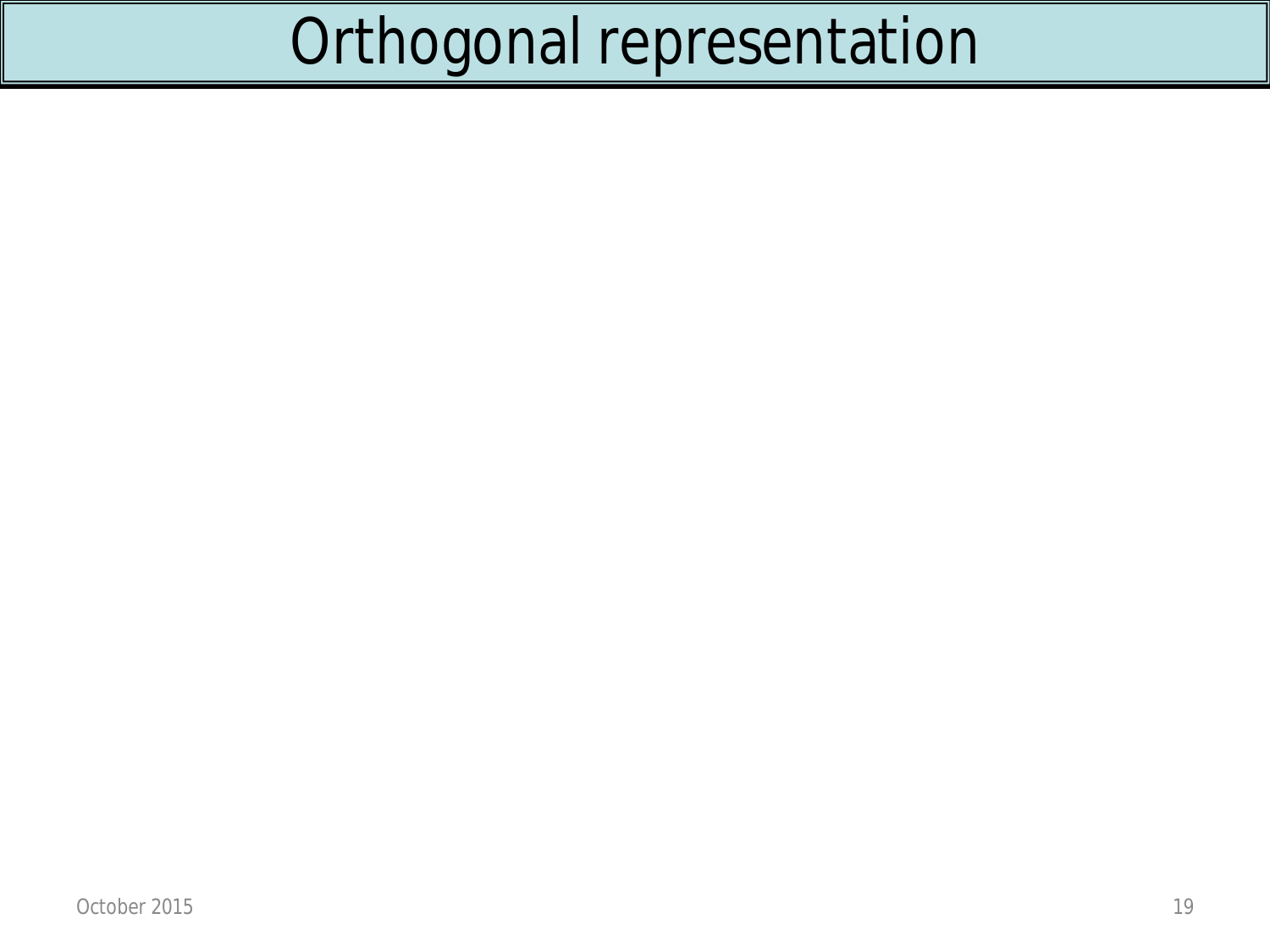

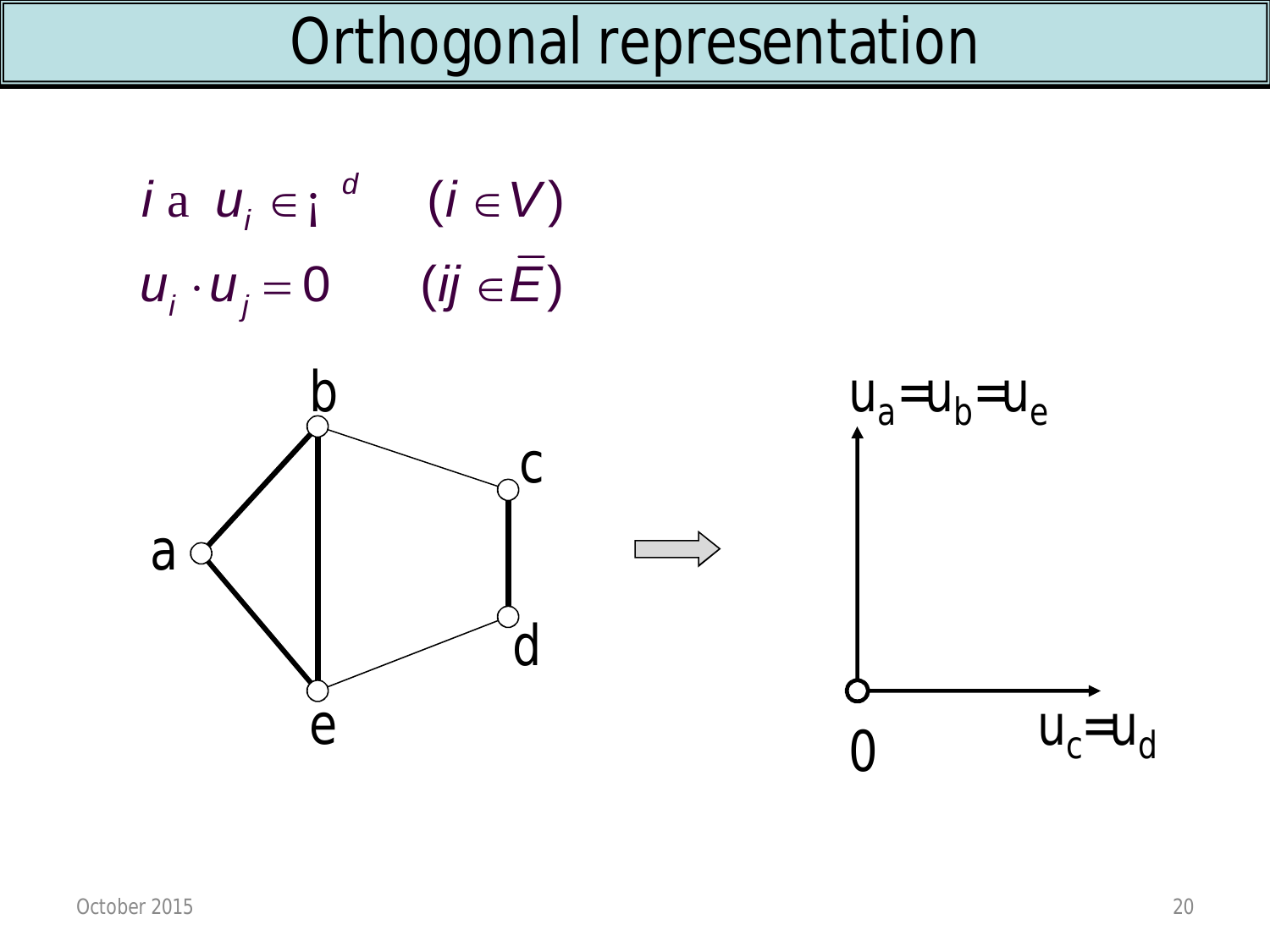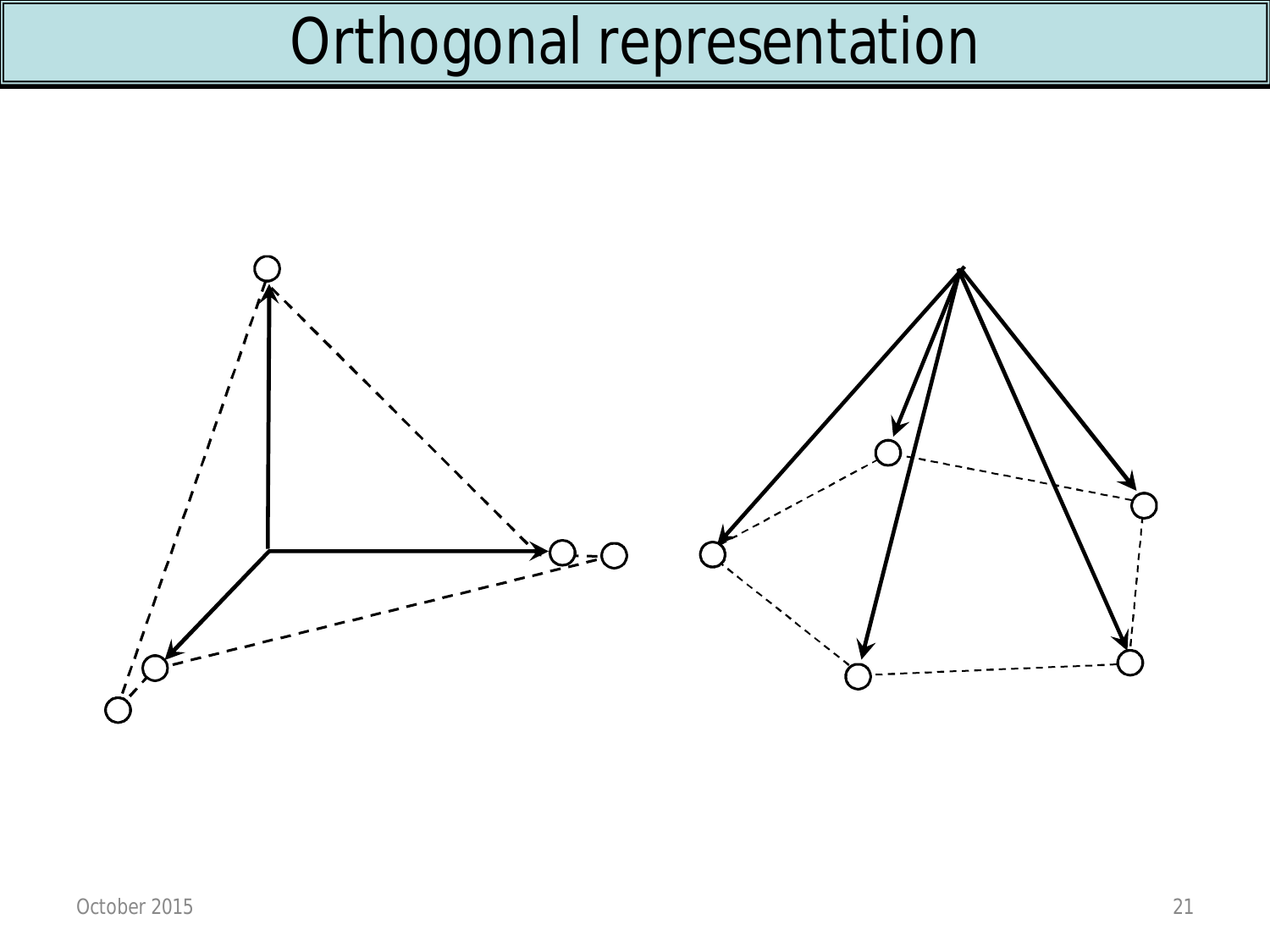

#### max indep set in  $G \leq \mathcal{G}(G) \leq$  chromatic number of  $G$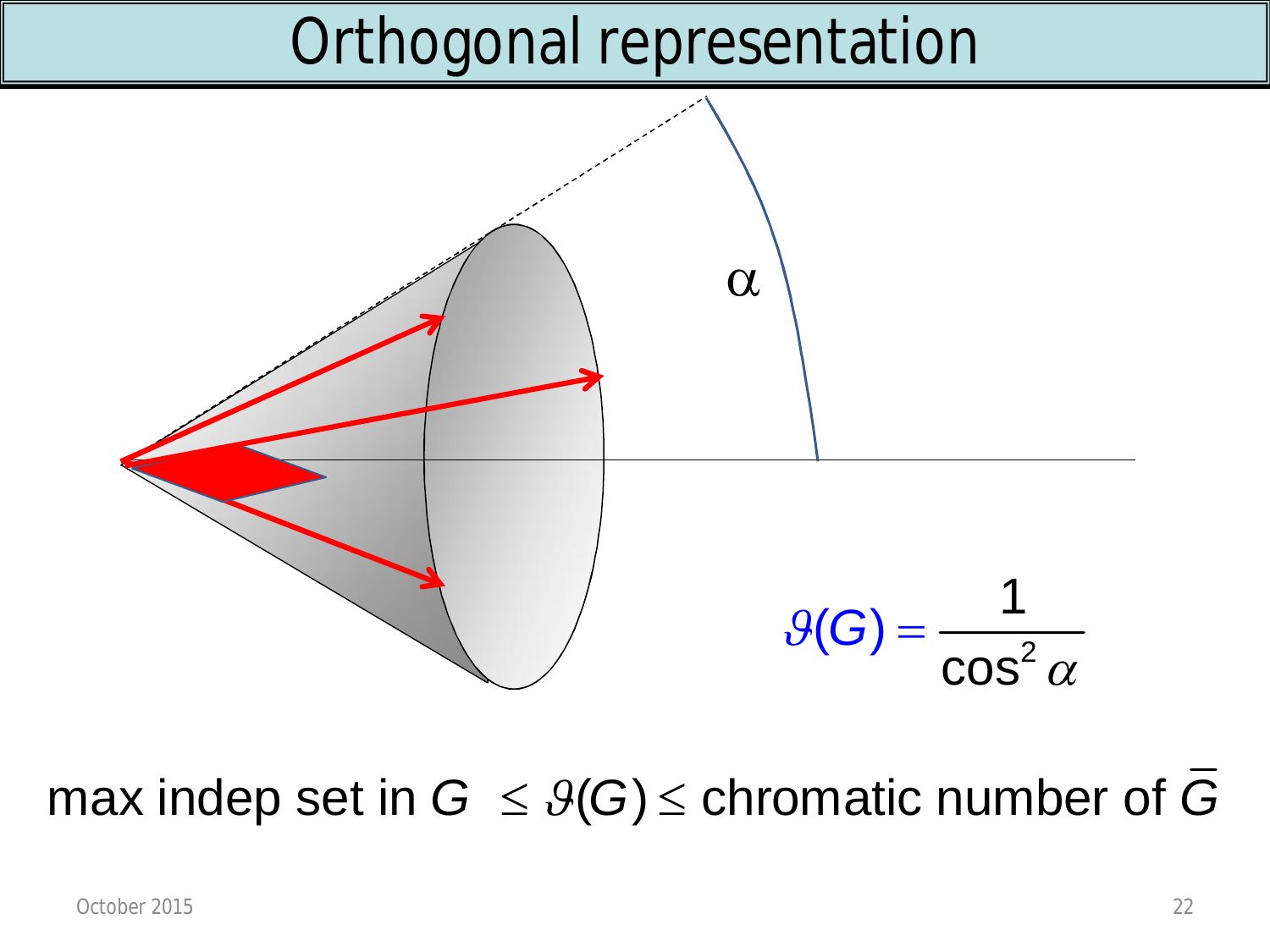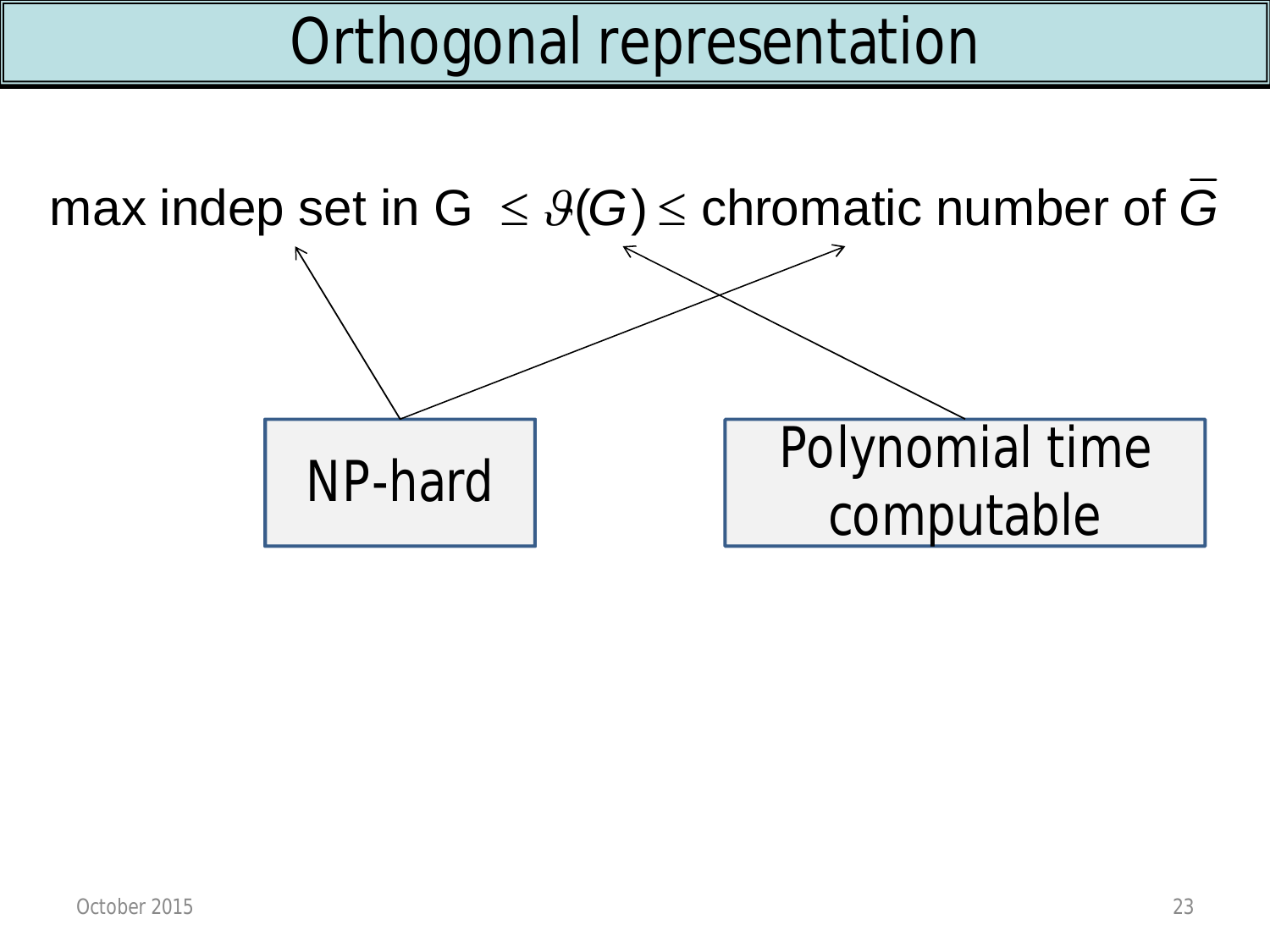# Orthogonal representation in general position



*G* has a general position orthogonal rep in R*<sup>d</sup>*

#### $\Leftrightarrow$

#### *G* is (*n-d*)*-*connected.

L-Saks-Schrijver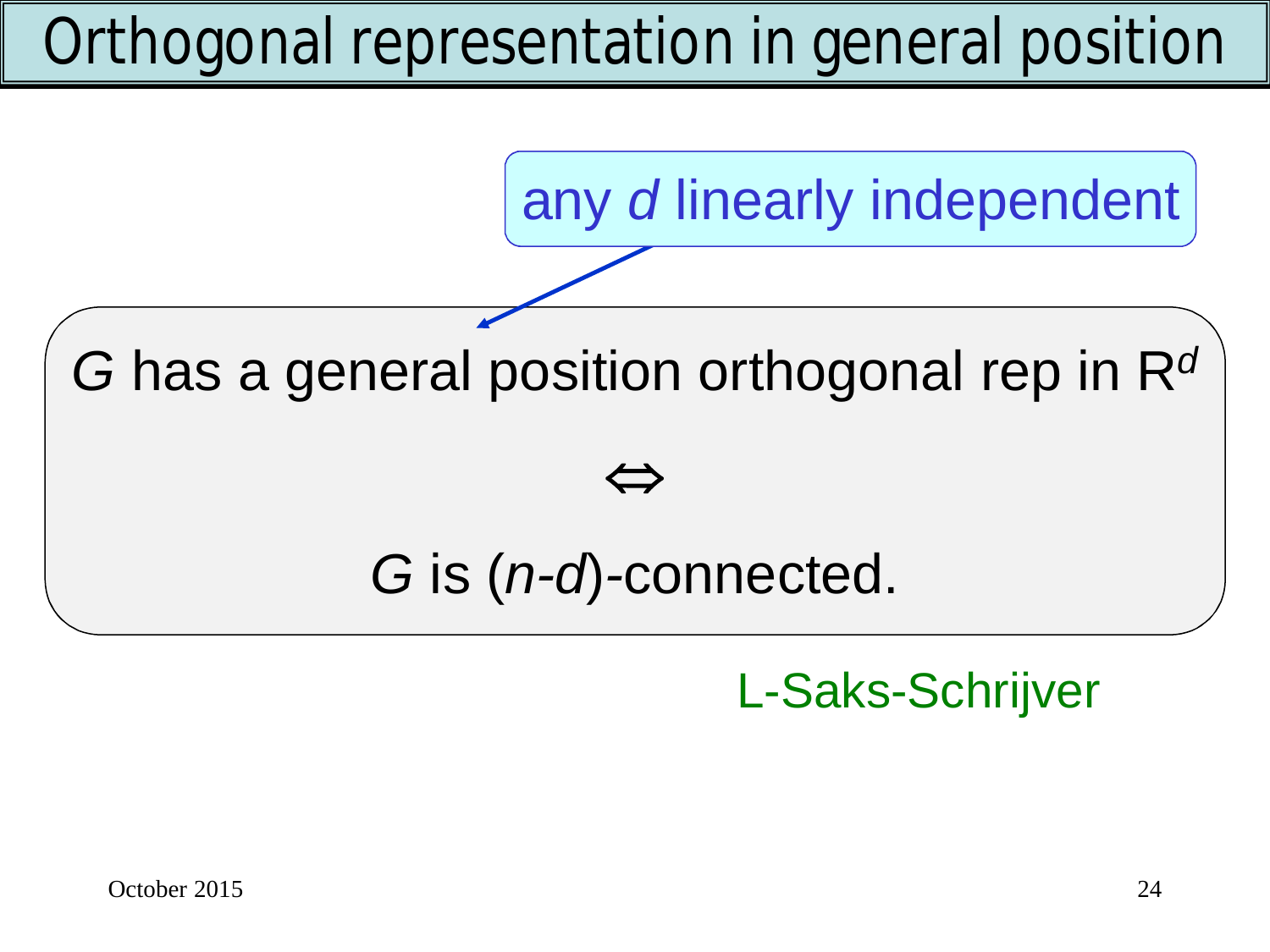# Orthogonal representation in general position

Necessity: not  $(n-d)$ -connected  $\Rightarrow$  dim > *d* 



 $a + b = d + 1$ 

October 2015 25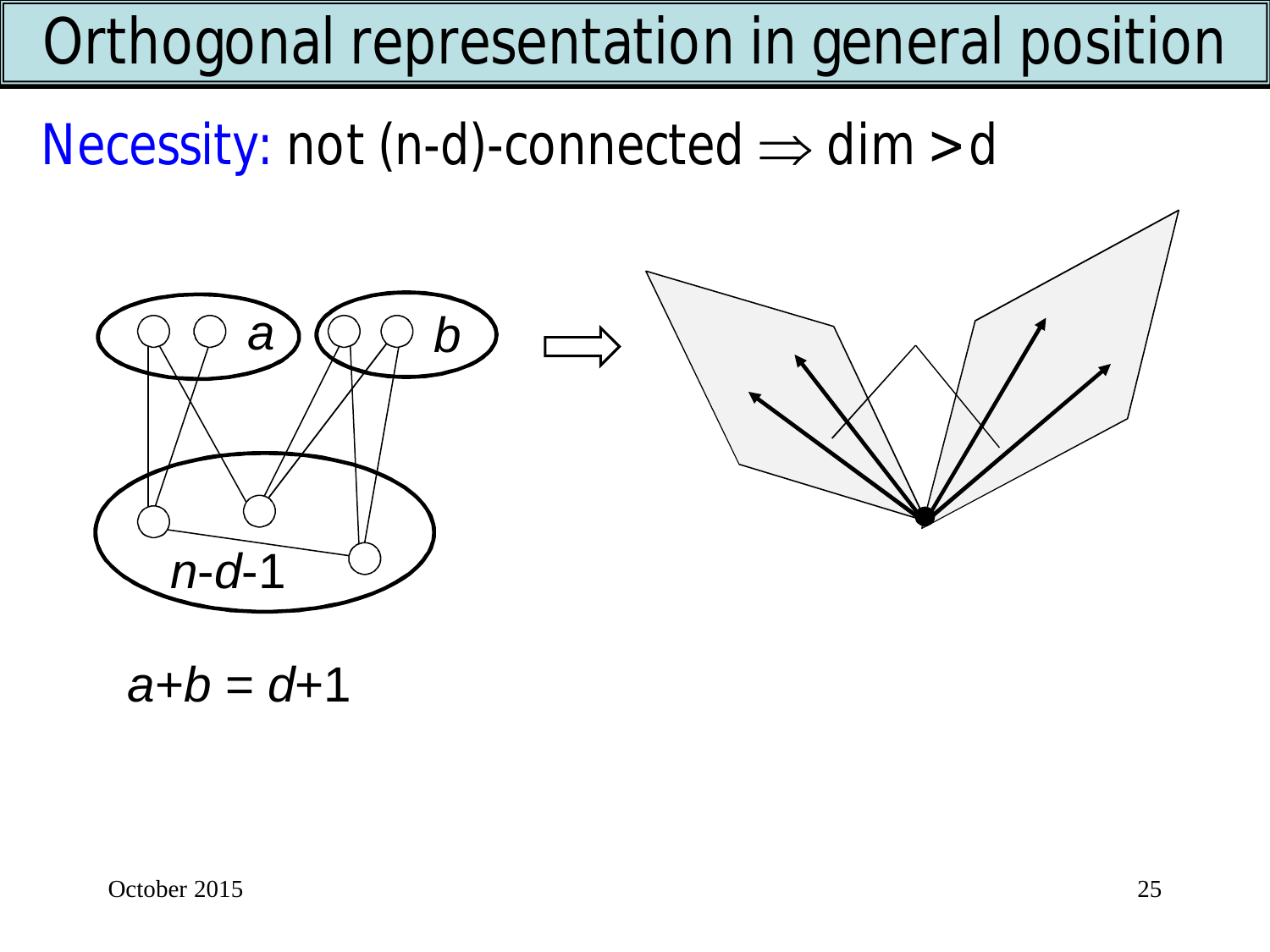*Think in terms of the complementary graph.*

 $\overline{G}$  is (*n*-*d*)-connected  $\Leftrightarrow$  *G* does not contain  $K_{a,b}$ with *a*+*b*=*d*+1 degrees of  $\overline{G}$  are  $\geq$  *n-d*  $\Leftrightarrow$  degrees of G are  $\leq d$ -1

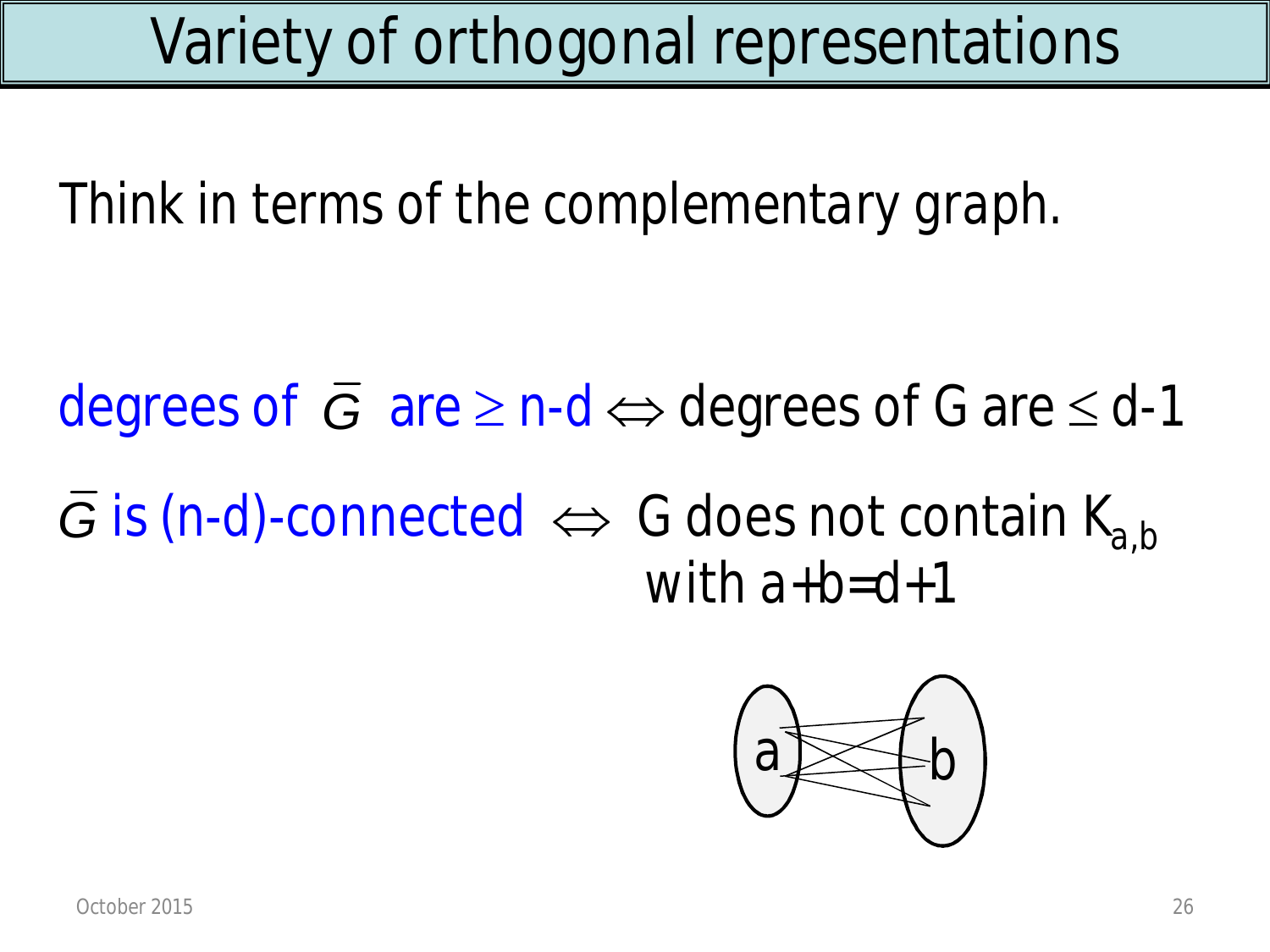$OR_{d}(G)$ : orthogonal reps of  $\overline{G}$  in dim *d* 

$$
\begin{aligned}\ni \mathbf{a} \ \mathbf{u}_i &\in \mathbf{i} \ \mathbf{u}_i & \mathbf{u}_j & \in \mathbf{V} \\
\mathbf{u}_i \cdot \mathbf{u}_j &= \mathbf{0} \ \ (\mathbf{ij} \in \mathbf{E})\n\end{aligned}
$$

DOR<sub>d</sub>(G): degenerate (not in general position) orthogonal reps of  $\overline{G}$  in dim  $d$ 

$$
\prod_{1\leq i_1<\ldots
$$

algebraic varieties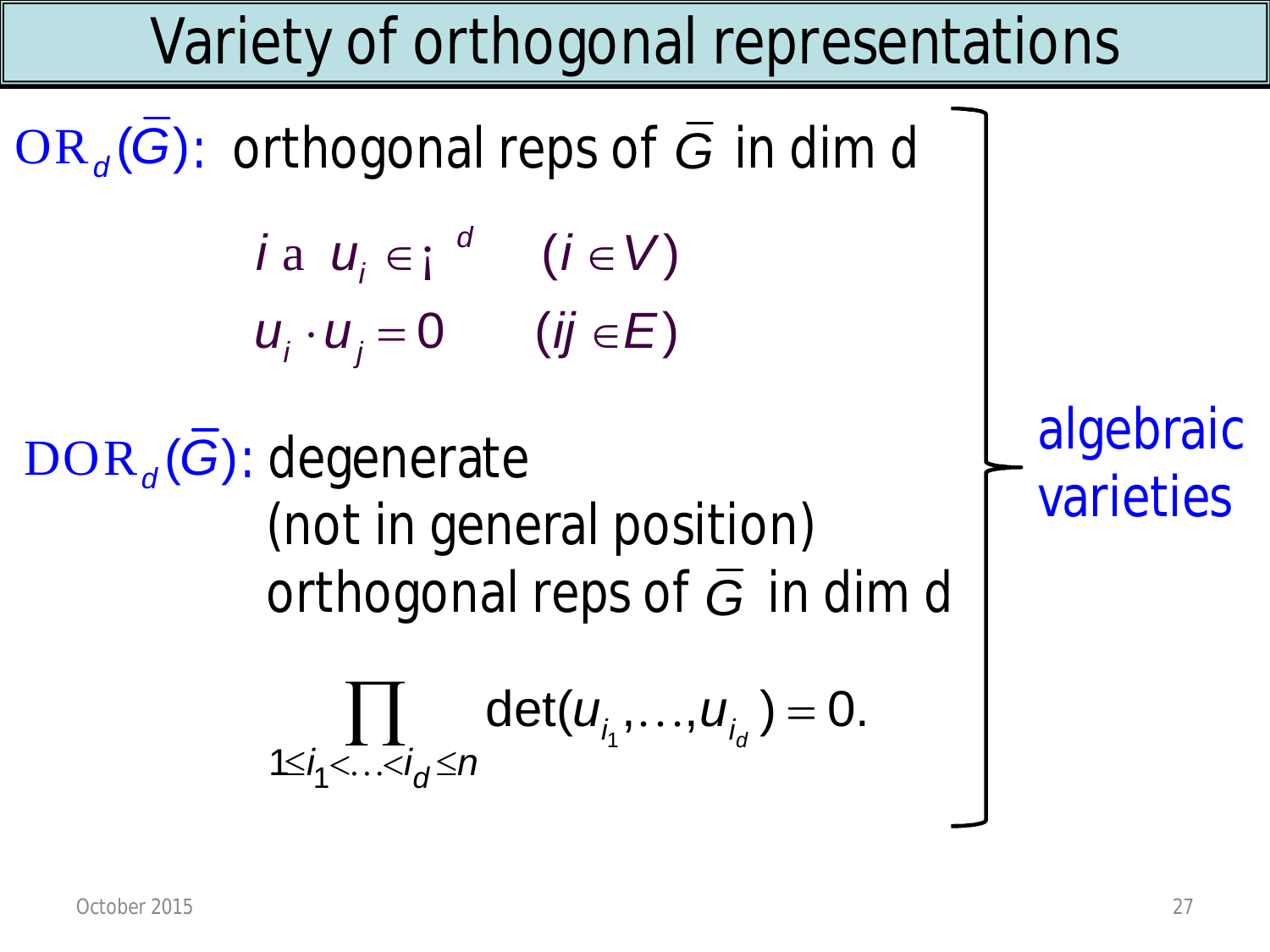

L-Saks-Schrijver

#### *What about*  $OR_{d}(G)?$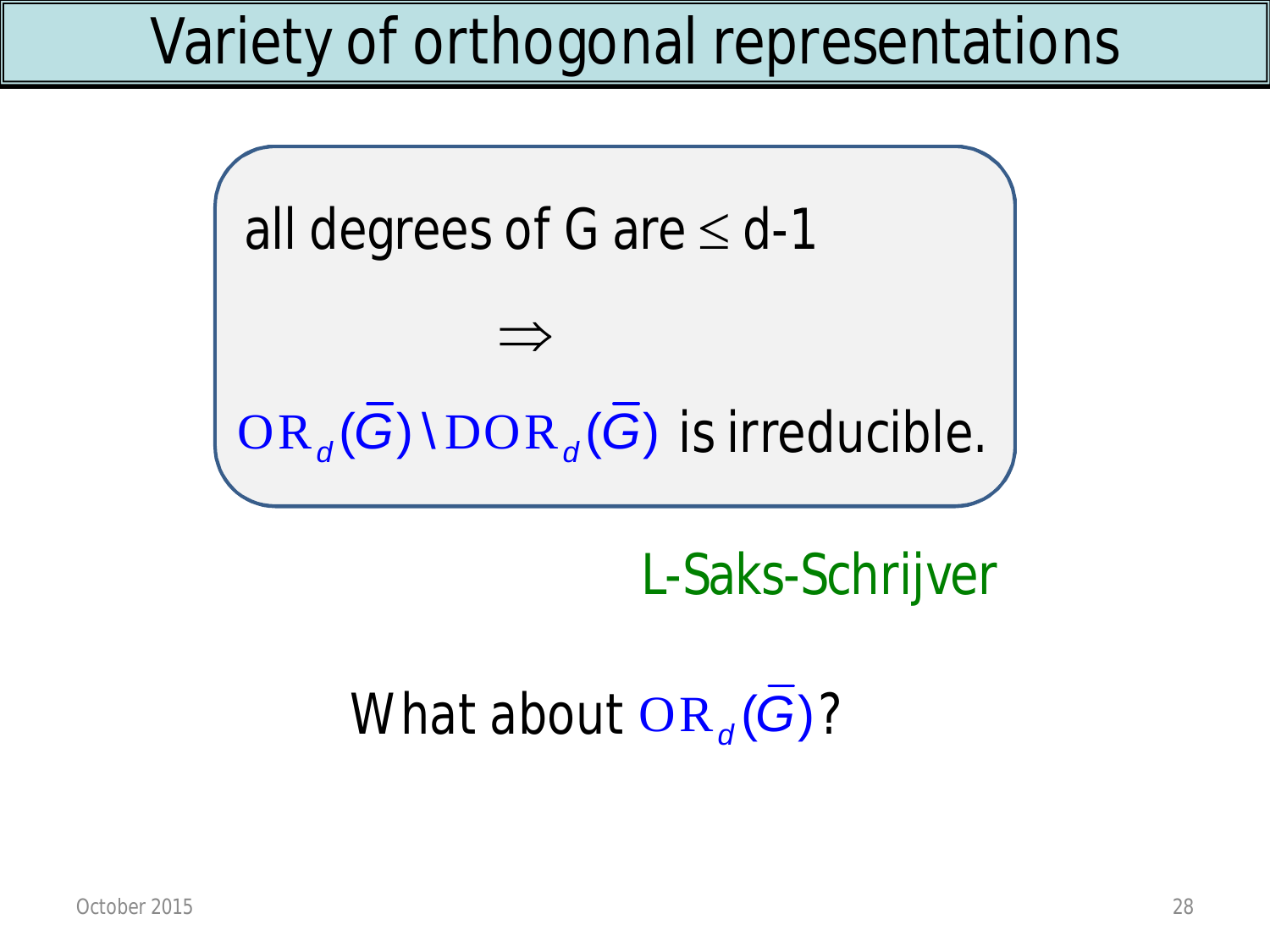

# non-degenerate redegenerate but limit of non-degenerate ones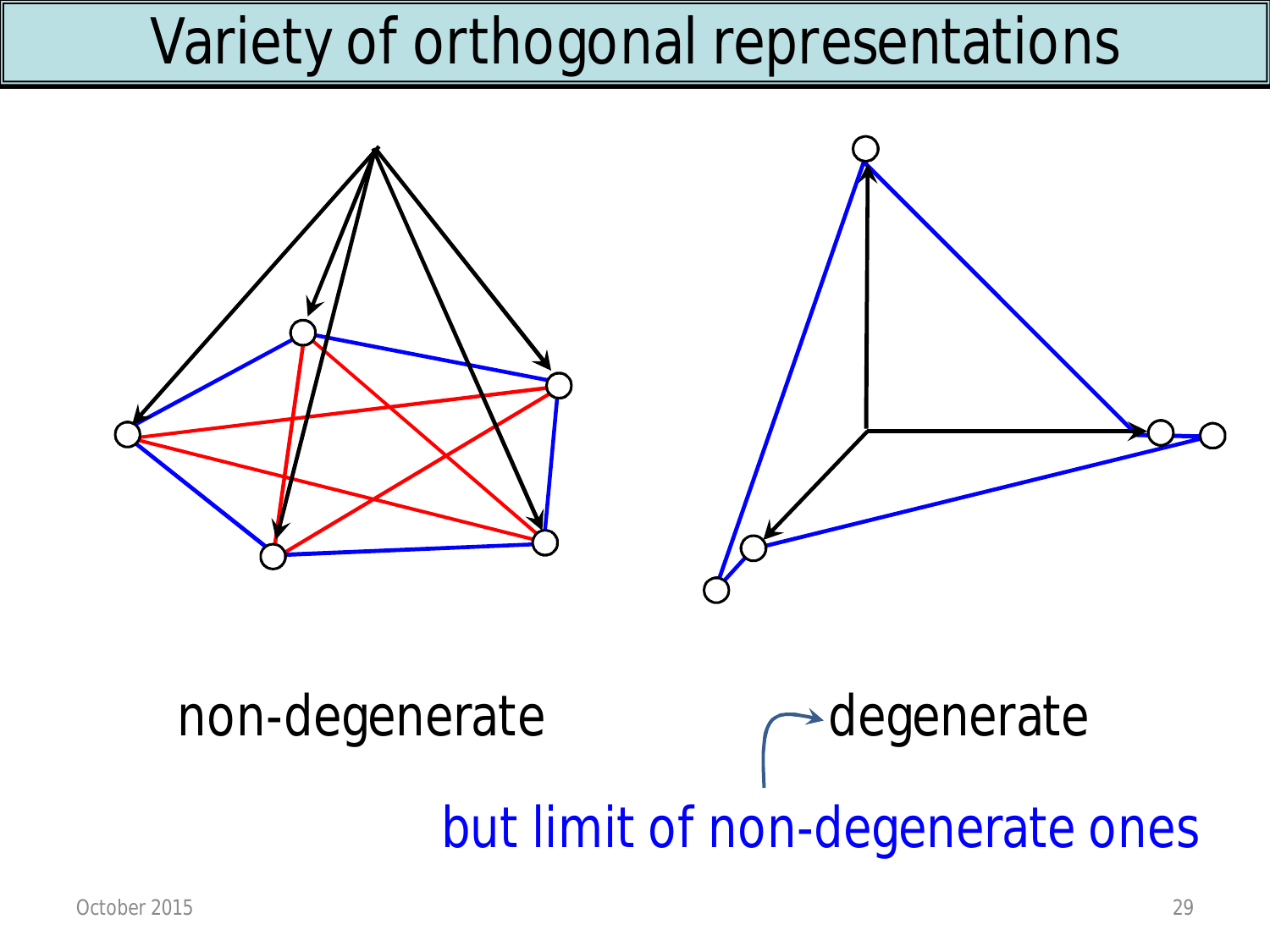

non-degenerate degenerate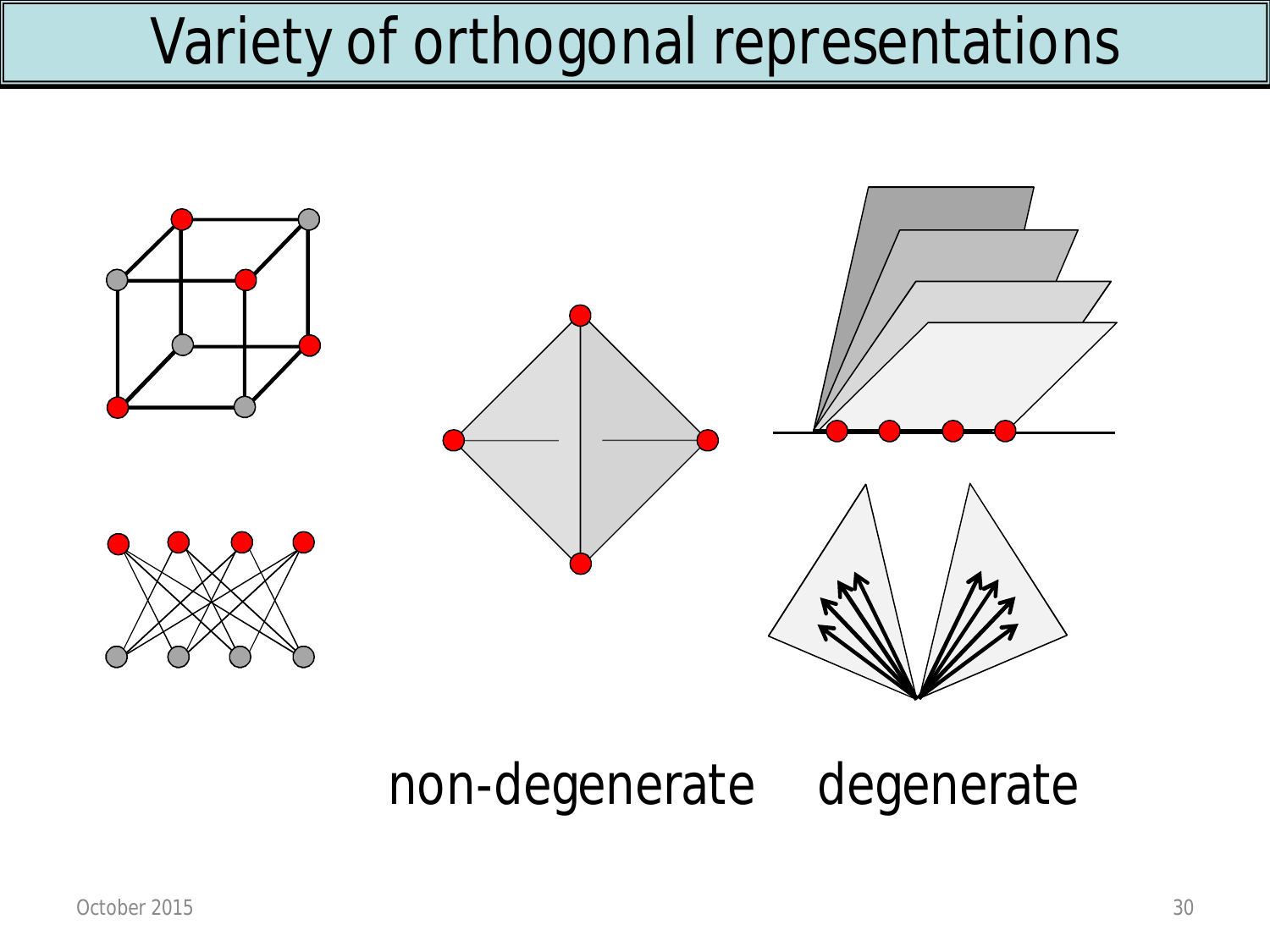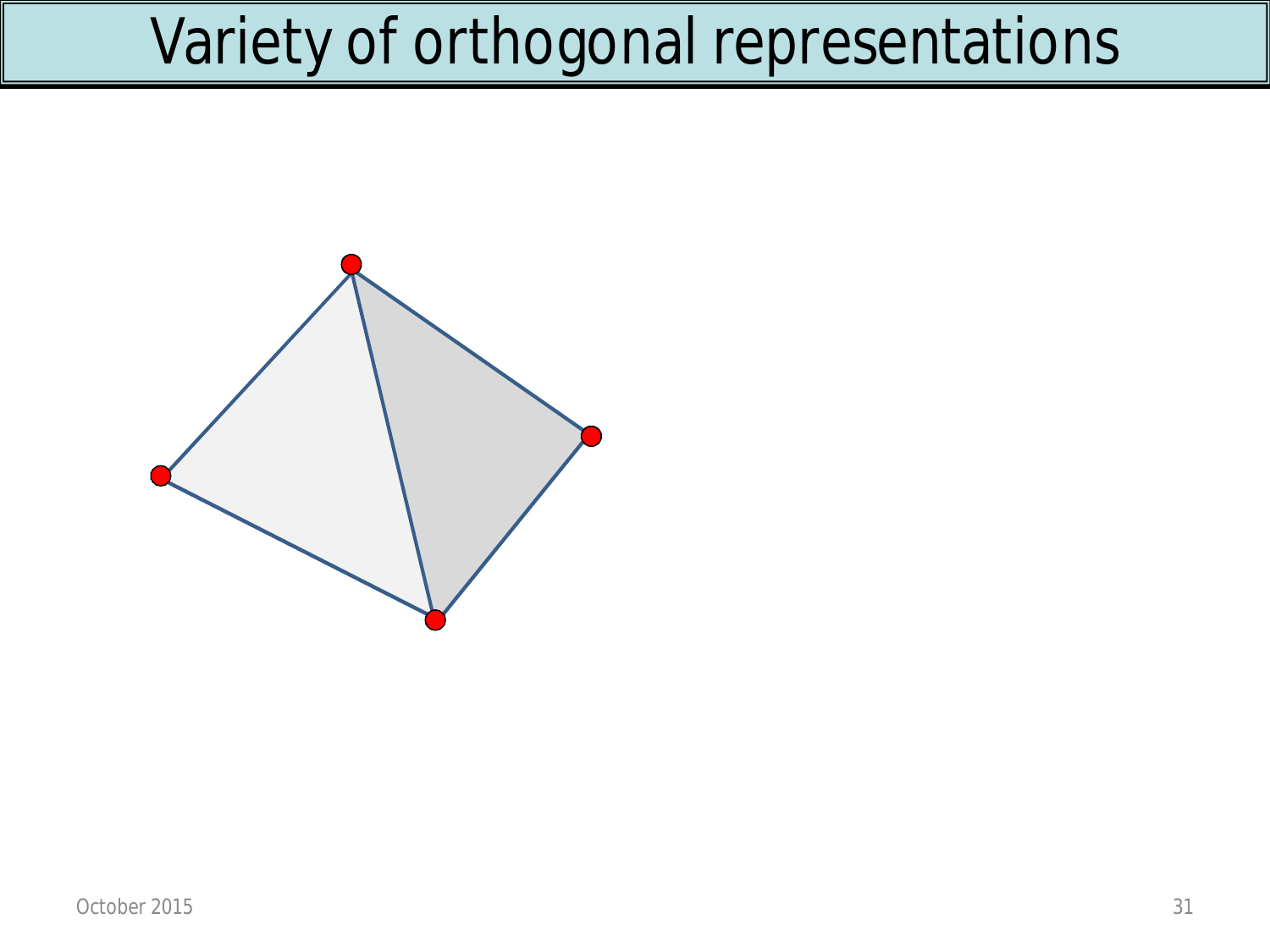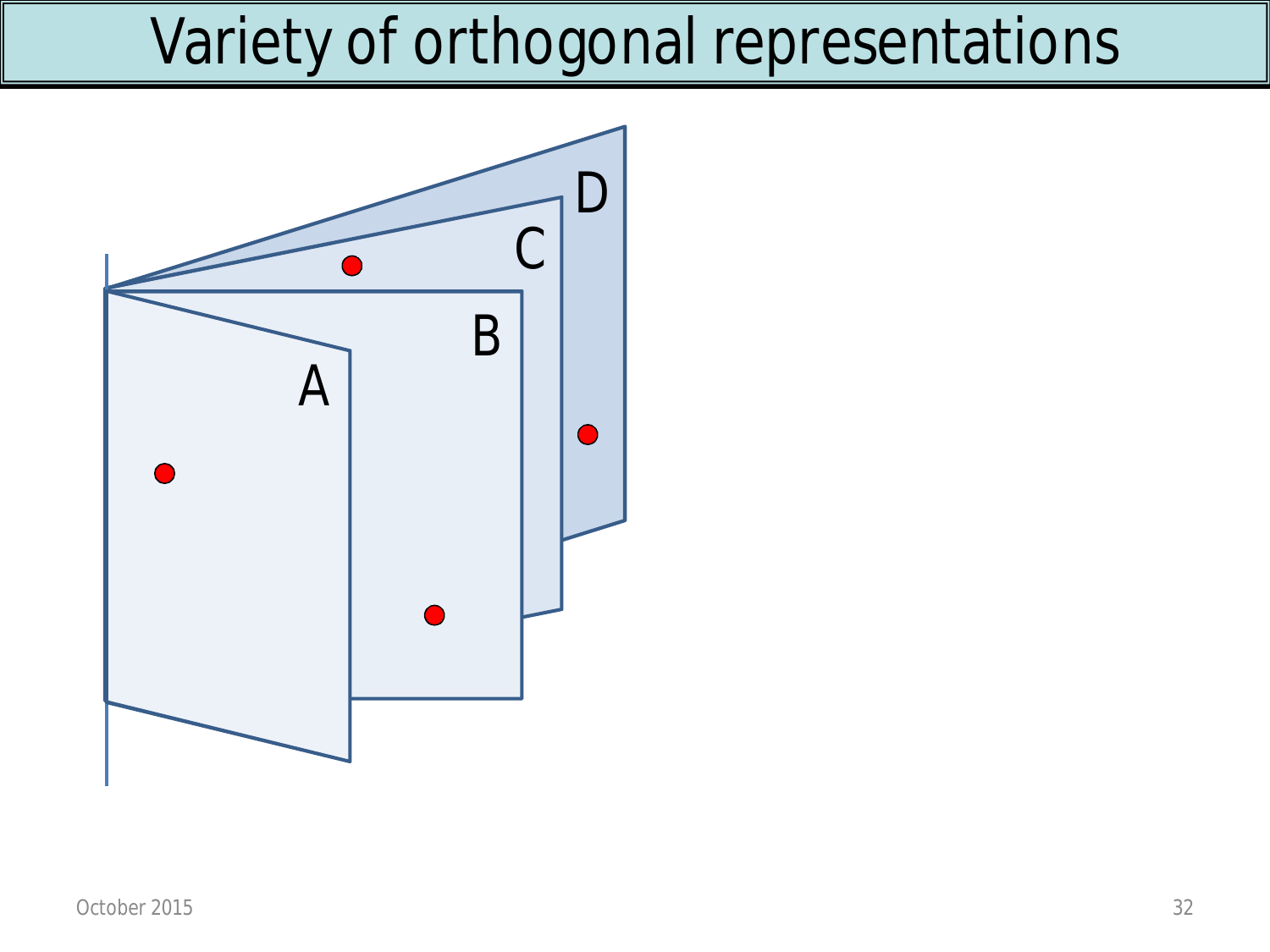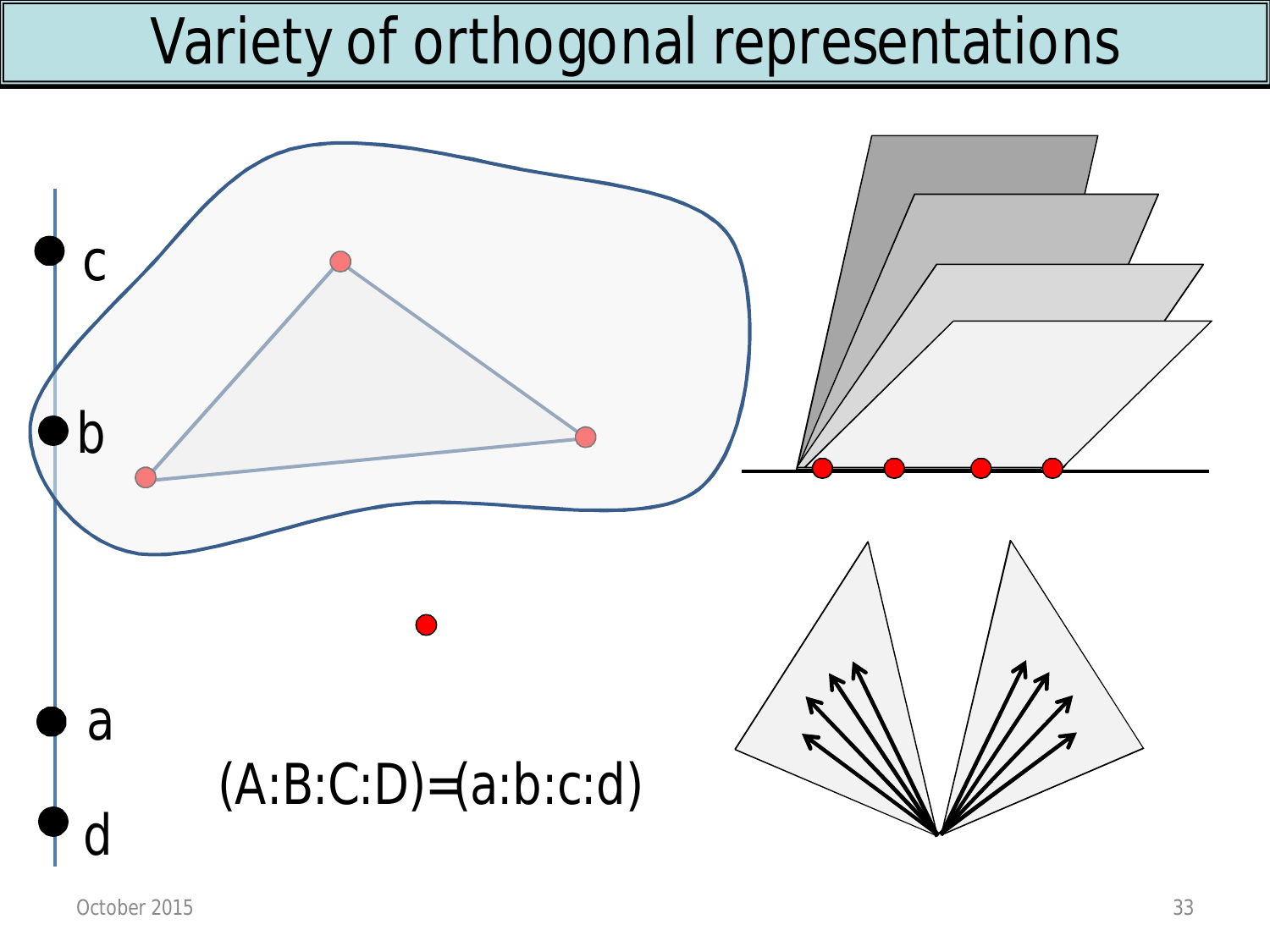

non-degenerate degenerate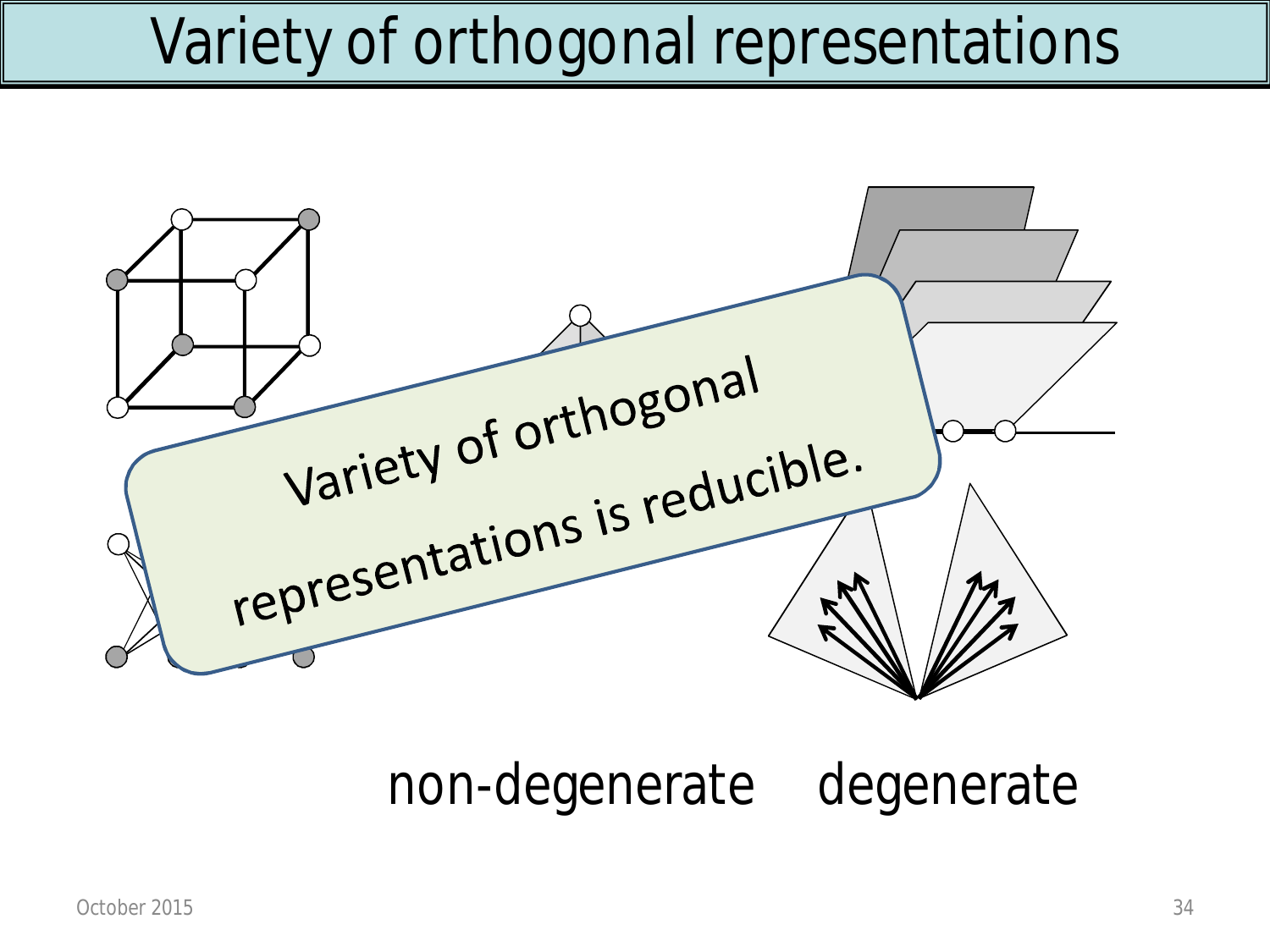Assume all degrees of *G* are  $\leq d$ -1. Then OR<sub>d</sub>( $\overline{G}$ ) is irreducible

orthogonal representations in general position are dense in  $OR_{d}(G)$ .

 $\qquad \qquad \qquad$ 

L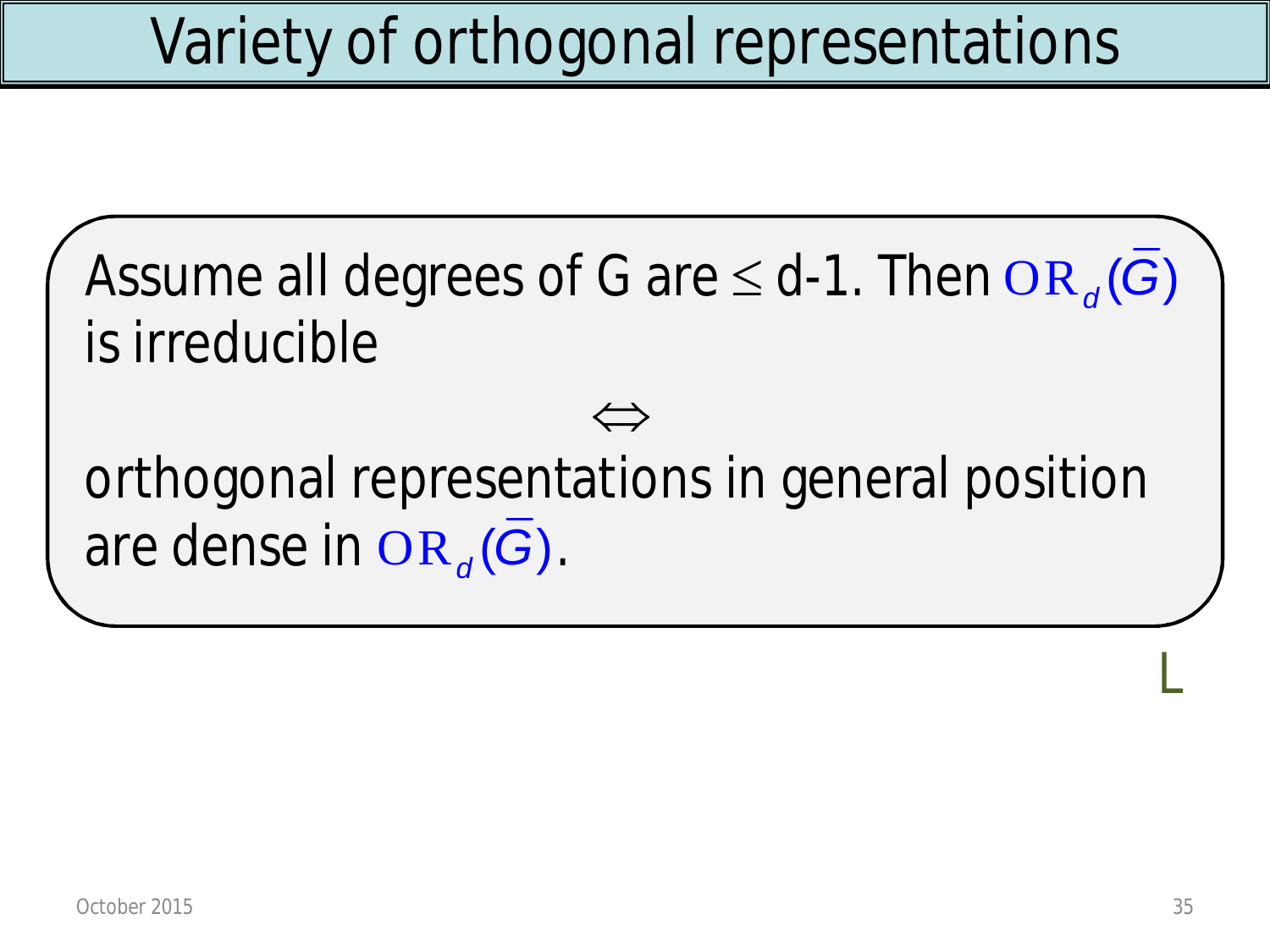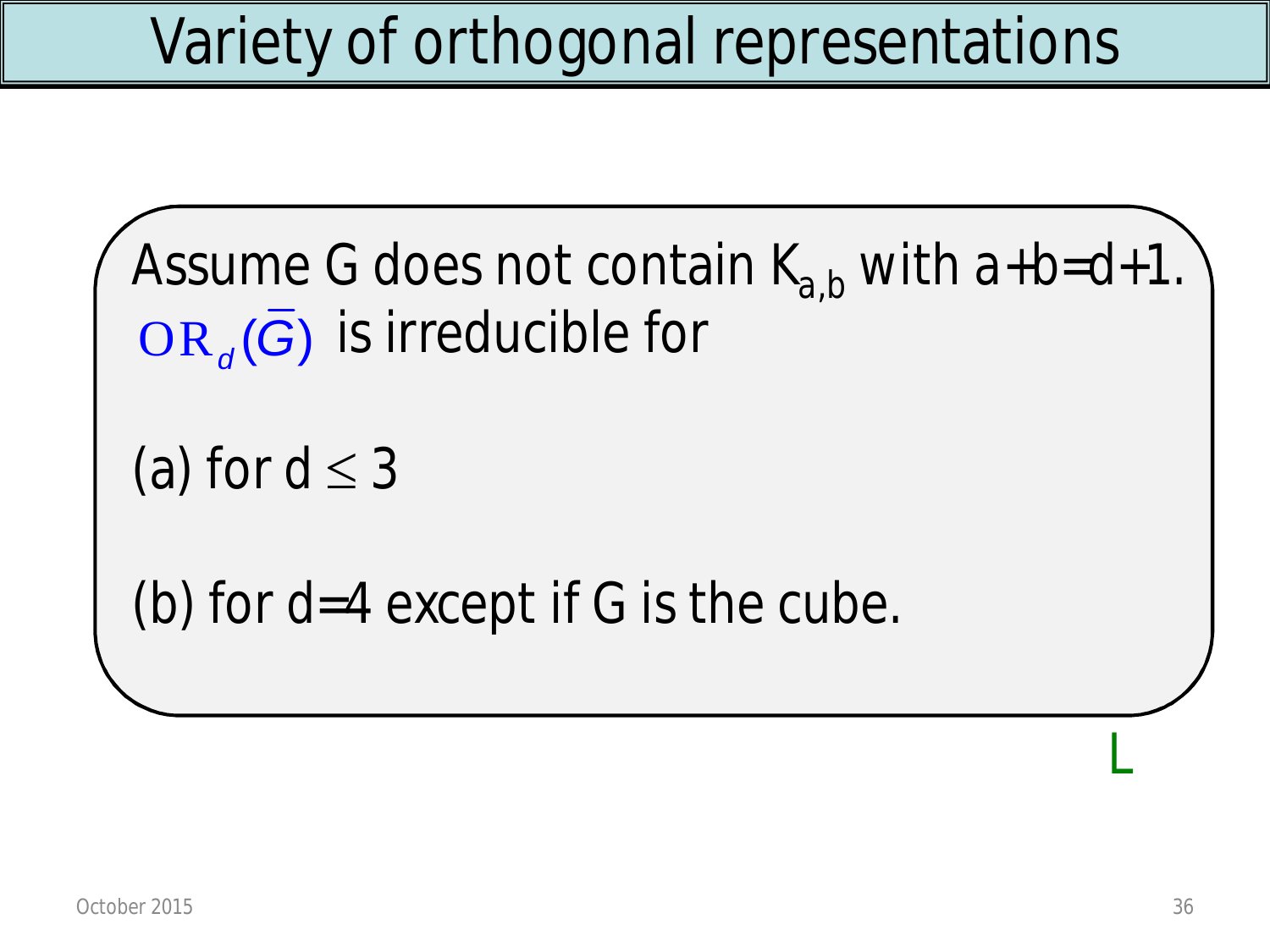# Distance representation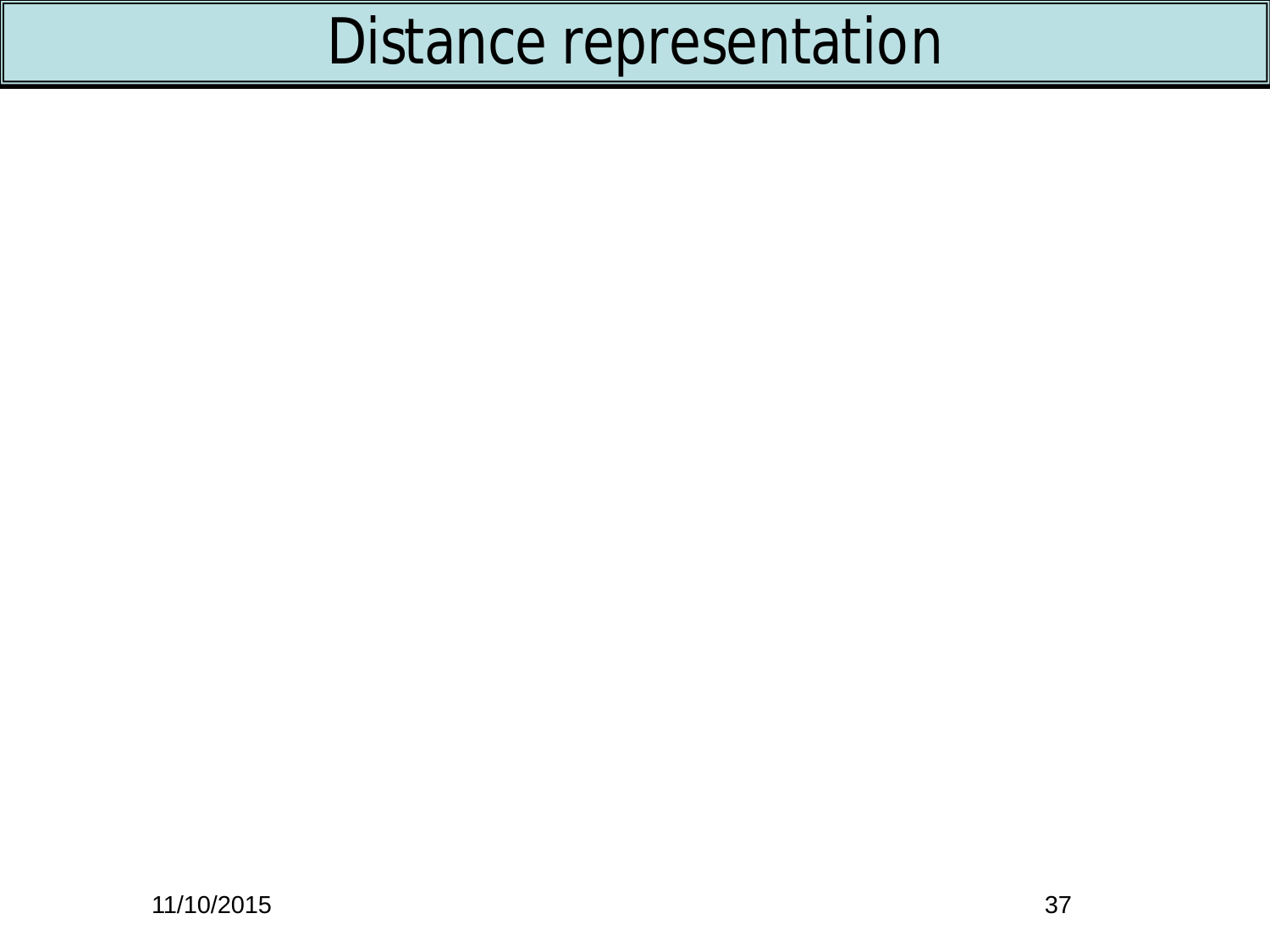#### Distance representation



#### Graph distances are not representable in euclidean space!

*How to construct approximate representations?*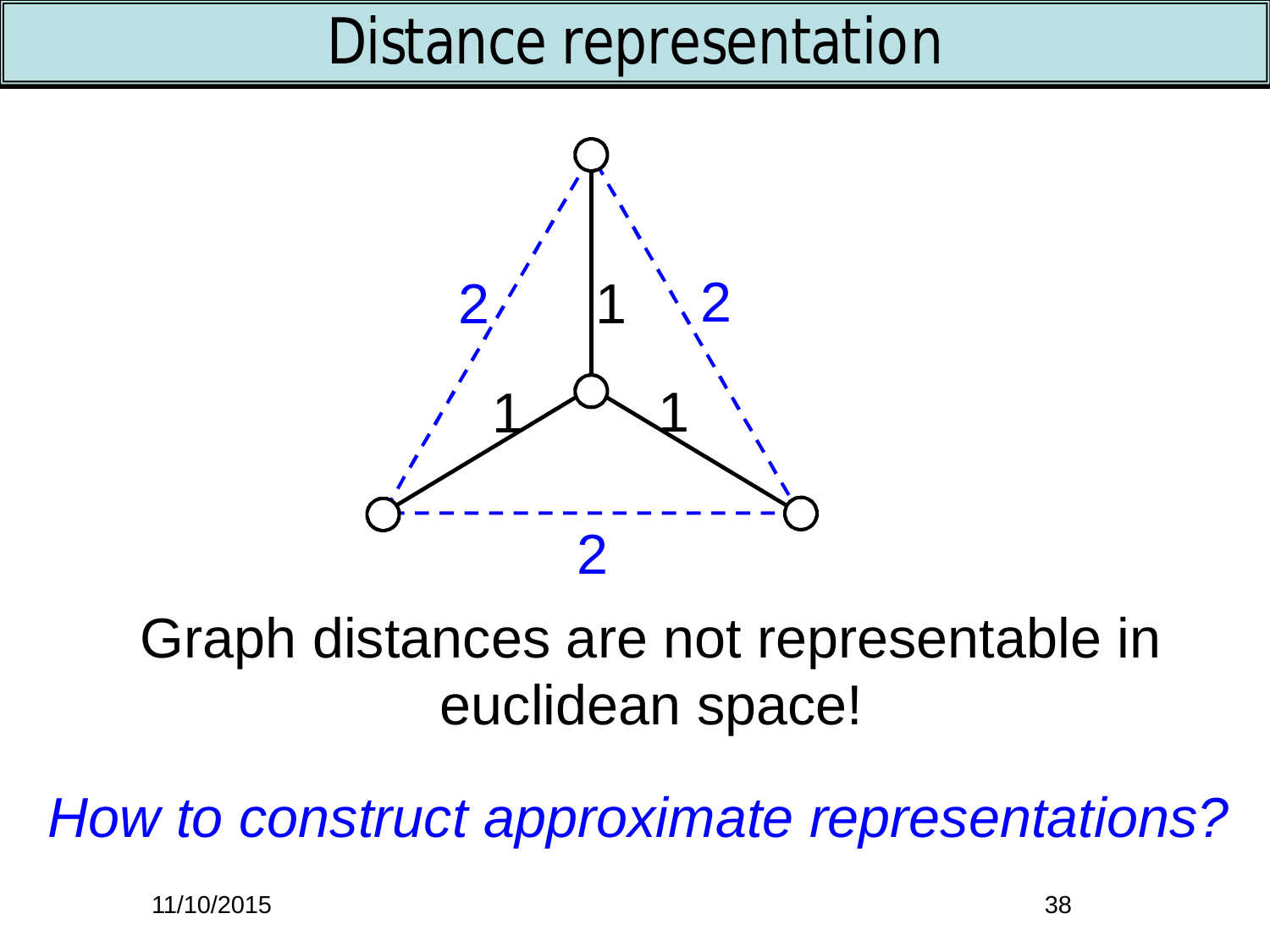*d*(*u*,*v*): distance of nodes *u* and *v* in *G*.

 $S_k$ : random subset of *V* with  $P(i \in S_k) = 2^{-k}$ 

 $i \square$   $x(u) = (d(i, S_1), d(i, S_2), ..., d(i, S_m))$ *m*»log *n*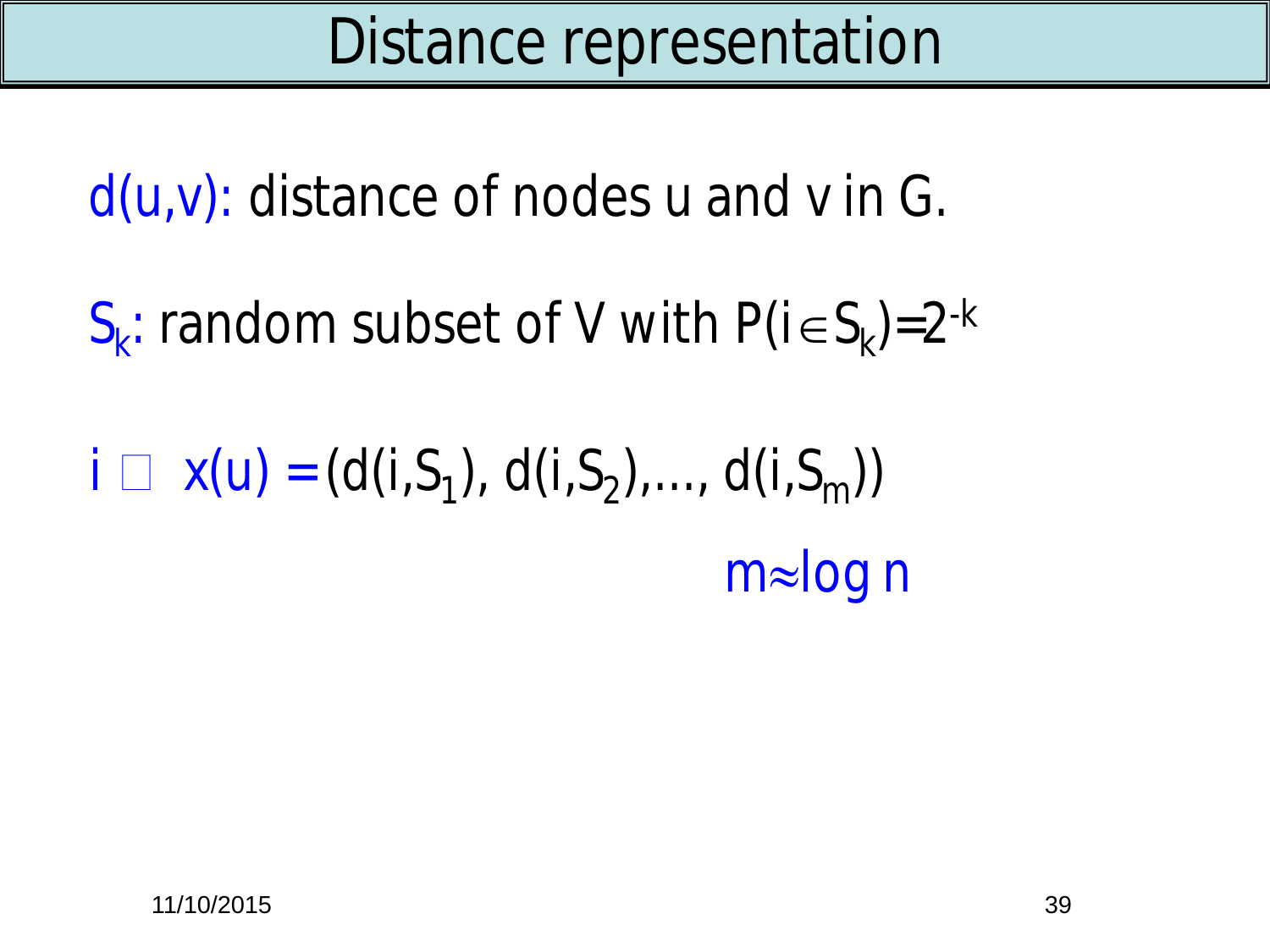Distance representation

With high probability  $\forall u, v$ 

$$
d(u,v) \leq |x(u)-x(v)| \leq m d(u,v).
$$

Bourgain

Applications:

- Leighton-Ra Works for any finite metric space MFMC Theorem for multicommodity flows Linial – London – Rabinovich
- Approximate bandwidth Feige